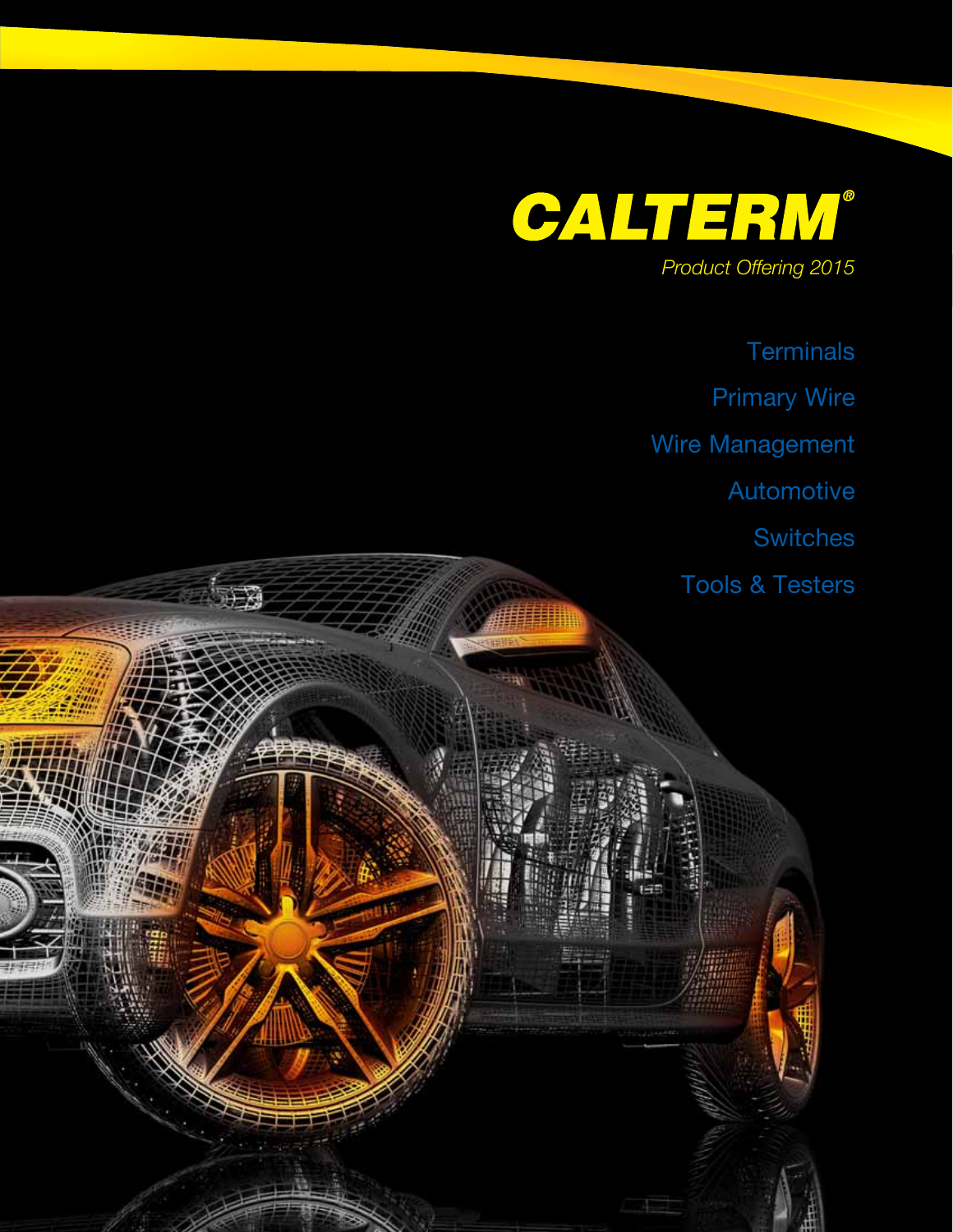## TERMINALS

Calterm offers a wide variety of wire terminals and connectors. Standard and Performance grade terminals are available for Automotive, RV, Fleet and Truck wire connection applications. Select from PVC, nylon and heat shrink insulation for wire gauges from 18-4 AWG. For repair jobs, do it right the first time with Calterm Tech-Line™ terminals.

## Insulation Type per terminal/ **CONNECTOR**

|                                            | <b>Nylon</b> |   |                                                     |
|--------------------------------------------|--------------|---|-----------------------------------------------------|
| <b>Terminal Type</b>                       |              |   | Shrink-Seal™ Anti-Vibe™ GoldTech™ PVC Non-Insulated |
| <b>Butt Splices</b>                        |              | ● |                                                     |
| Ring Terminals                             |              |   |                                                     |
| Spade Terminals                            |              |   |                                                     |
| <b>Bullet Sets</b>                         |              |   |                                                     |
| Tab Disconnects F.110"                     |              |   |                                                     |
| Tab Disconnects F.187"                     |              |   |                                                     |
| Tab Disconnects F.250"                     |              |   |                                                     |
| Tab Disconnects F.370"                     |              |   |                                                     |
| Flag Disconnects F.250"                    |              |   |                                                     |
| Fully Insulated Tab Disconnect<br>F 0.250" |              |   |                                                     |
| Tab Disconnects M.250"                     |              |   |                                                     |
| Fully Insulated Tab Disconnect<br>M 0.250" |              |   |                                                     |
| Tab Adapter 0.250"                         |              |   |                                                     |
| T-Tap                                      |              |   |                                                     |
| <b>Quick Splices</b>                       |              |   |                                                     |
| Piggy Back Adapter .250"                   |              |   |                                                     |
| <b>Bullet Splice F</b>                     |              |   |                                                     |
| <b>Bullet Splice M</b>                     |              |   |                                                     |
| <b>Twist-on Connectors</b>                 |              |   |                                                     |
| Closed-end Connectors                      |              |   | ● Tab Disconnects F .110"                           |

## WIRE SIZES per terminal/ **CONNECTOR**

|                                         | <b>AWG</b> | <b>AWG</b> | <b>AWG</b> | <b>AWG</b> | <b>AWG</b> |  |
|-----------------------------------------|------------|------------|------------|------------|------------|--|
| <b>Terminal Type</b>                    | $22 - 18$  | $16 - 14$  | $12 - 10$  | 8          | 4          |  |
| <b>Butt Splices</b>                     |            | ●          |            |            |            |  |
| <b>Ring Terminals</b>                   |            |            |            |            |            |  |
| Spade Terminals                         |            |            |            |            |            |  |
| <b>Bullet Sets</b>                      |            |            |            |            |            |  |
| Tab Disconnects F.110"                  |            |            |            |            |            |  |
| Tab Disconnects F.187"                  |            |            |            |            |            |  |
| Tab Disconnects F.250"                  |            |            |            |            |            |  |
| Tab Disconnects F.370"                  |            |            |            |            |            |  |
| Tab Disconnects M .250"                 |            |            |            |            |            |  |
| Flag Disconnects F.250"                 |            |            |            |            |            |  |
| Fully Insulated Tab Disconnects F .250" |            |            |            |            |            |  |
| Fully Insulated Tab Disconnects M .250" |            |            |            |            |            |  |
| T-Tap                                   |            |            |            |            |            |  |
| <b>Quick Splices</b>                    |            |            |            |            |            |  |
| Piggy Back Adapter                      |            |            |            |            |            |  |
| <b>Bullet Splice F</b>                  |            |            |            |            |            |  |
| <b>Bullet Splice M</b>                  |            |            |            |            |            |  |
| Twist-on Connectors                     |            |            |            |            |            |  |
| Closed-end Connectors                   |            |            |            |            |            |  |



4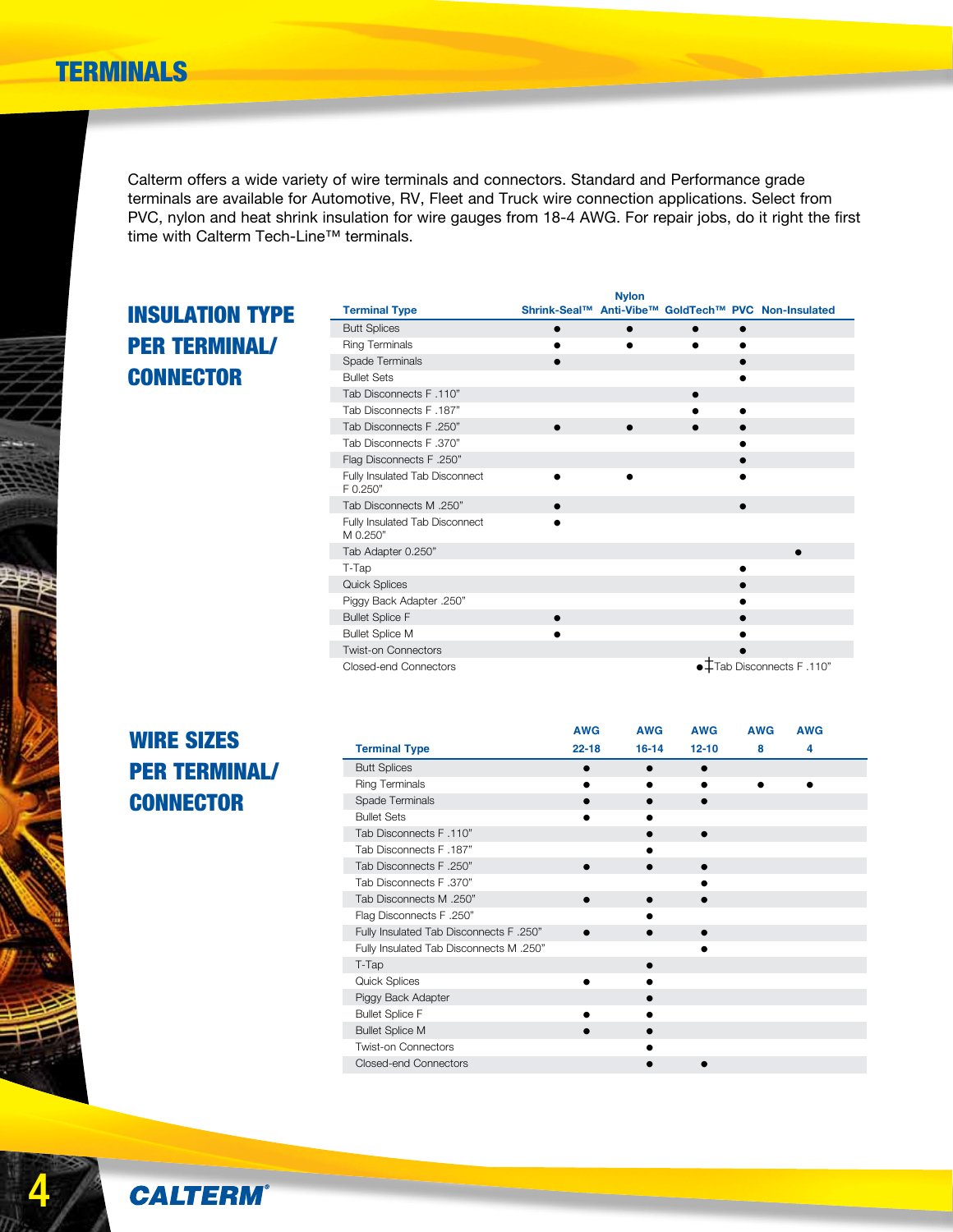## Butt Splices



Used for quick and reliable crimp-type connections and wire repairs. Select splices by wire size and insulation type. Crimp both ends for a secure connection.

- PVC insulation for general duty
- Nylon Anti-Vibe™ for higher temperature, vibration-resistant applications (-40°F to 221°F)
- Shrink-Seal™ for waterproof heat shrink applications
- GoldTech™ Terminals for high-quality audio installations

| 05827 | Calterm Butt Splice Kit 10-22 Awg; 36 Pc/Clam 4 Clams/Master                                                |
|-------|-------------------------------------------------------------------------------------------------------------|
| 05860 | Shrink-Seal Butt Connector Kit 22-10 Awg; 75/Kit 6Kits/Master                                               |
| 61070 | Package Of 21 Pvc Butt Splices For Wire Gauge: 16 - 14 Awg (2.0 Mm <sup>2</sup> )                           |
| 61011 | Minipak Waterproof Butt 22-18 Awg 1.25Mm2                                                                   |
| 65501 | Package Of 10 Anti-Vibration Butt Splices For 22 - 18 Awg (1.25 Mm <sup>2</sup> ) Gauge Wire                |
| 65507 | Package Of 10 Anti-Vibration Butt Splices For 16 - 14 Awg (2.0 Mm <sup>2</sup> ) Gauge Wire                 |
| 65521 | Package Of 7 Anti-Vibration Butt Splices For 12 - 10 Awg (5.5 Mm <sup>2</sup> ) Gauge Wire                  |
| 61010 | Package Of 22 Pvc Butt Splices For Wire Gauge: 22 - 18 Awg (1.25 Mm <sup>2</sup> )                          |
| 61210 | Package Of 15 Pvc Butt Splices For Wire Gauge: 12 - 10 Awg (5.5 Mm <sup>2</sup> )                           |
| 61335 | Package Of 16 Pvc Butt Splices For Wire Gauge: 22 - 10 Awg (1.25 - 5.5 Mm <sup>2</sup> )                    |
| 65601 | Package Of 10 Gold-Tech Butt Splice For 22-18 Awg (1.25 Mm <sup>2</sup> ) Gauge Wire                        |
| 65613 | Package Of 10 Gold-Tech Butt Splice For 16-14 Awg (2.0 Mm <sup>2</sup> ) Gauge Wire                         |
| 69010 | Package Of 100 Pvc Butt Splices For Wire Gauge: 22 - 18 Awg (1.25 Mm <sup>2</sup> )                         |
| 69070 | Package Of 100 Pvc Butt Splices For Wire Gauge: 16 - 14 Awg (2.0 Mm <sup>2</sup> )                          |
| 69210 | Package Of 50 Pvc Butt Splices For Wire Gauge: 12 - 10 Awg (5.5 Mm <sup>2</sup> )                           |
| 69360 | Package Of 25 Sets Pvc Tap Splices For 16-14 Awg (2.0 Mm <sup>2</sup> ) Gauge Wire                          |
| 61071 | Minipak Waterproof Butt 16-14 Awg 2.0Mm2                                                                    |
| 61211 | Minipak Waterproof Butt 12-10 Awg 5.5Mm2                                                                    |
| 65701 | Blister Shrink Butt Splice 22-18 Ga. 1.25Mm2                                                                |
| 65707 | Package Of 10 Adhesive Lined Heat Shrink Butt Splices For 16 - 14 Awg (1.25 Mm <sup>2</sup> ) Gauge<br>Wire |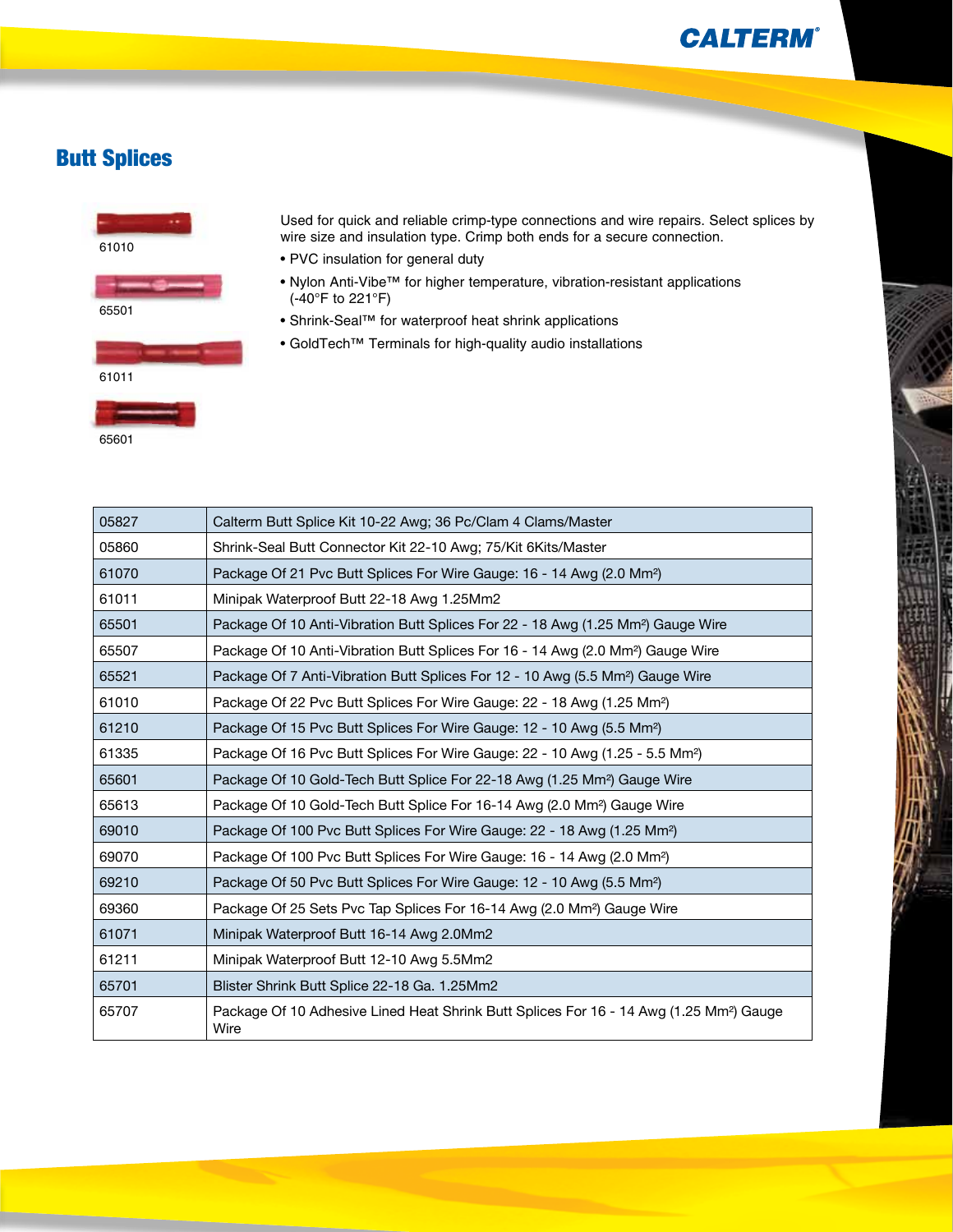# Ring Terminals



Used for terminating wires and securing to a bolt or stud.

- PVC insulation for general duty
- Nylon Anti-Vibe™ for higher temperature, vibration-resistant applications (-40°F to 185°F)
- Shrink-Seal™ for waterproof heat shrink applications
- GoldTech™ Terminals for high-quality audio installations
- Sizes to fit #8, #10, 1⁄4", 5⁄16", 3⁄8", 1⁄2" studs

| 65524 | Package Of 7 Ring Terminals For Wire Gauge: 12 - 10 Awg (5.5 Mm <sup>2</sup> ) Stud Size: 1/4" (6 Mm)       |
|-------|-------------------------------------------------------------------------------------------------------------|
| 65526 | Package Of 7 Ring Terminals For Wire Gauge: 12 - 10 Awg (5.5 Mm <sup>2</sup> ) Stud Size: 3/8" (10 Mm)      |
| 61030 | Package Of 21 Pvc Ring Terminals For Wire Gauge: 22 - 18 Awg (1.25 Mm <sup>2</sup> ) Stud Size: #8          |
| 61040 | Package Of 21 Pvc Ring Terminals For Wire Gauge: 22 - 18 Awg (1.25 Mm <sup>2</sup> ) Stud Size: #10         |
| 61090 | Package Of 22 Pvc Ring Terminals For Wire Gauge: 16 - 14 Awg (2.0 Mm <sup>2</sup> ) Stud Size: #8           |
| 61100 | Package Of 21 Pvc Ring Terminals For Wire Gauge: 16 - 14 Awg (2.0 Mm <sup>2</sup> ) Stud Size: #10          |
| 61110 | Package Of 17 Pvc Ring Terminals For Wire Gauge: 16 - 14 Awg (2.0 Mm <sup>2</sup> ) Stud Size: 1/4" (6 Mm)  |
| 61130 | Terminal Ring Minipak 16-14 Awg 2.0Mm2 3/8" Stud 10Mm                                                       |
| 61230 | Package Of 14 Pvc Ring Terminals For Wire Gauge: 12 - 10 Awg (5.5 Mm <sup>2</sup> ) Stud Size: #10          |
| 61240 | Package Of 14 Pvc Ring Terminals For Wire Gauge: 12 - 10 Awg (5.5 Mm <sup>2</sup> ) Stud Size: 1/4" (6 Mm)  |
| 61250 | Package Of 13 Pvc Ring Terminals For Wire Gauge: 12 - 10 Awg (5.5 Mm <sup>2</sup> ) Stud Size: 5/16" (8 Mm) |
| 61260 | Package Of 13 Pvc Ring Terminals For Wire Gauge: 12 - 10 Awg (5.5 Mm <sup>2</sup> ) Stud Size: 3/8" (10 Mm) |
| 61270 | Package Of 5 Pvc Ring Terminals For Wire Gauge: 12 - 10 Awg (5.5 Mm <sup>2</sup> ) Stud Size: 1/2" (13 Mm)  |
| 61336 | Terminals Ring Minipak 22-10 Awg 1-5.5Mm2 Assorted Sizes                                                    |
| 65637 | Blister Goldtech Ring 12-10 Ga. 5.5Mm2 3/8" Stud 10Mm                                                       |
| 65654 | Package Of 5 Gold-Tech Ring Terminals For 8 Awg (8.0 Mm <sup>2</sup> ) Gauge Wire                           |
| 65656 | Package Of 5 Gold-Tech Ring Terminals For 8 Awg (8.0 Mm <sup>2</sup> ) Gauge Wire                           |
| 65673 | Package Of 2 Gold-Tech Ring Terminals For 4 Awg (22.0 Mm <sup>2</sup> ) Gauge Wire                          |
| 69260 | Terminal Ring Trade-Pak 12-10 Awg 5.5Mm2 3/8" Stud 10Mm                                                     |
| 65704 | Package Of 10 Adhesive Lined Heat Shrink Ring Terminals For 22 - 18 Awg (1.25 Mm <sup>2</sup> ) Gauge Wire  |
| 65710 | Package Of 10 Adhesive Lined Heat Shrink Ring Terminals For 16 - 14 Awg (2.0 Mm <sup>2</sup> ) Gauge Wire   |
| 65711 | Package Of 10 Adhesive Lined Heat Shrink Ring Terminals For 16 - 14 Awg (2.0 Mm <sup>2</sup> ) Gauge Wire   |
| 65721 | Package Of 7 Adhesive Lined Heat Shrink Butt Splices For 12 - 10 Awg (5.5 Mm <sup>2</sup> ) Gauge Wire      |
| 65723 | Package Of 7 Adhesive Lined Heat Shrink Ring Terminals For 12 - 10 Awg (5.5 Mm <sup>2</sup> ) Gauge Wire    |
| 65724 | Package Of 7 Adhesive Lined Heat Shrink Ring Terminals For 12 - 10 Awg (5.5 Mm <sup>2</sup> ) Gauge Wire    |
| 65726 | Package Of 7 Adhesive Lined Heat Shrink Ring Terminals For 12 - 10 Awg (5.5 Mm <sup>2</sup> ) Gauge Wire    |

**CALTERM** 

**CONTROL** 

**CONSTRUCTION**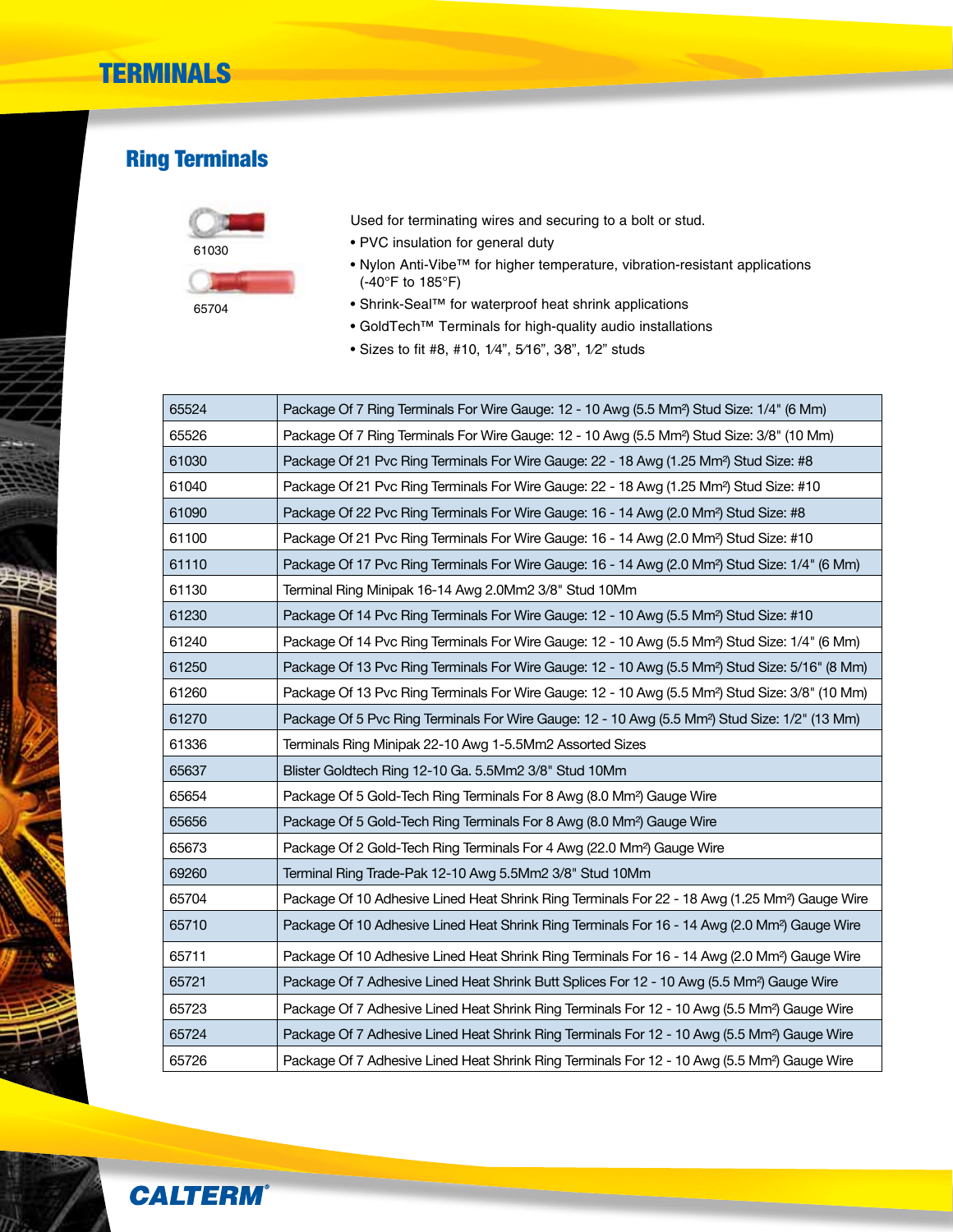## Spade Terminals



Used for terminating wires and securing to a bolt or stud. Similar to ring terminals, except with an open end.

- PVC insulation for general duty
- Shrink-Seal™ for waterproof heat shrink applications
- Sizes to fit #8 and #10 studs

| 61050 | Package Of 20 Pvc Spade Terminals For Wire Gauge: 22 - 18 Awg (1.25 Mm <sup>2</sup> ) Stud Size: #8 |
|-------|-----------------------------------------------------------------------------------------------------|
| 61150 | Package Of 20 Pvc Spade Terminals For Wire Gauge: 16 - 14 Awg (2.0 Mm <sup>2</sup> ) Stud Size: #10 |
| 61290 | Package Of 14 Pvc Spade Terminals For Wire Gauge: 12 - 10 Awg (5.5 Mm <sup>2</sup> ) Stud Size: #10 |
| 61337 | Terminals Spade Minipak 22-10 Awg 1-5.5Mm2 Assorted Sizes                                           |

### **Disconnects**



Provides quick connection and disconnections.

- PVC insulation for general duty
- Nylon Anti-Vibe™ for higher temperature, vibration-resistant applications
- Shrink-Seal™ for waterproof heat shrink applications
- GoldTech™ Terminals for high-quality audio installations
- Fully-insulated options
- Right Angle Flag Terminals
- Accepts 0.110", 0.187", 0.250", and 0.370" Male Tab Disconnects

| 61189  | Minipak Female Coupler 22-18 Awg 1.25Mm2 .250" Tab 6.4Mm                                                  |
|--------|-----------------------------------------------------------------------------------------------------------|
| 61200  | Package Of 20 Bullet Quick Connects For Wire Gauge: 16 - 14 Awg (2.0 Mm <sup>2</sup> ) Male               |
| 65550  | Package Of 5 Anti-Vibration Quick Connects For 22 - 18 Awg (1.25 Mm <sup>2</sup> ) Gauge Wire             |
| 65556  | Package Of 4 Anti-Vibration Quick Connects For 12 - 10 Awg (5.5 Mm <sup>2</sup> ) Gauge Wire              |
| 65741  | Package Of 10 Adhesive Lined Heat Shrink Quick Connects For 22 - 18 Awg (1.25 Mm <sup>2</sup> ) Gauge     |
| 65746  | Blister Shrink Female Disconnect 16-14 Ga. 2.0M2 .250" Tab 6.4Mm                                          |
| 65748  | Blister Shrink Female Disconnect 12-10 Ga. 5M2 .250" Tab 6.4Mm                                            |
| 65752  | Package Of 10 Adhesive Lined Heat Shrink Quick Connects For 16 - 14 Awg (2.0 Mm <sup>2</sup> ) Gauge Wire |
| 65753  | Package Of 10 Adhesive Lined Heat Shrink Quick Connects For 16 - 14 Awg (2.0 Mm <sup>2</sup> ) Gauge Wire |
| 65754  | Blister Shrink Female Coupler 12-10 Ga.5.5M2 .250" Tab 6.4Mm                                              |
| 65623N | Package Of 5 Gold-Tech Disconnects For 16-14 Awg (2.8 Mm <sup>2</sup> ) Gauge Wire                        |
| 61180  | Package Of 20 Pvc Quick Connects For Wire Gauge: 16 - 14 Awg (2.0 Mm <sup>2</sup> ) Female                |
| 61181  | Package Of 21 Pvc Quick Connects For Wire Gauge: 22 - 18 Awg (1.25 Mm <sup>2</sup> ) Female               |
| 61186  | Package Of 5 Pvc Quick Connects For Wire Gauge: 16 - 14 Awg (2.0 Mm <sup>2</sup> ) Female                 |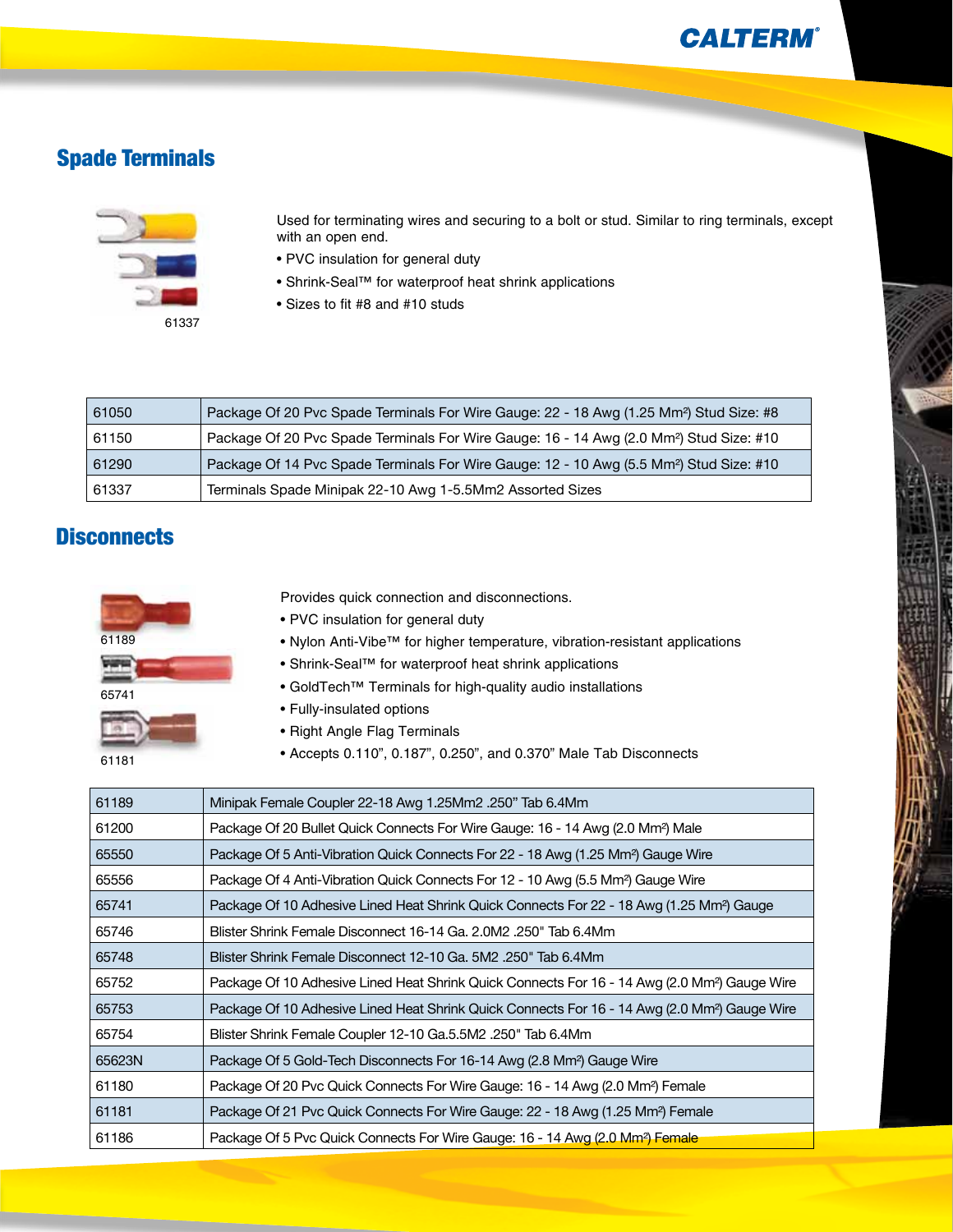## Disconnects Continued

| 61188 | Package Of 22 Pvc Quick Connects For Wire Gauge: 16 - 14 Awg (2.0 Mm <sup>2</sup> ) Female          |
|-------|-----------------------------------------------------------------------------------------------------|
| 61189 | Minipak Female Coupler 22-18 Awg 1.25Mm2.250" Tab 6.4Mm                                             |
| 61190 | Package Of 18 Pvc Quick Connects For Wire Gauge: 16 - 14 Awg (2.0 Mm <sup>2</sup> ) Male            |
| 61191 | Package Of 9 Pvc Quick Connects For Wire Gauge: 22 - 18 Awg (1.25 Mm <sup>2</sup> ) Male            |
| 61320 | Package Of 16 Pvc Quick Connects For Wire Gauge: 12 - 10 Awg (5.5 Mm <sup>2</sup> ) Female          |
| 61330 | Minipak Male Disconnect 12-10 Awg 5.5Mm2 .250" Tab 6.4Mm                                            |
| 61331 | Package Of 18 Pvc Quick Connects For Wire Gauge: 22 - 10 Awg (1.25 - 5.5 Mm <sup>2</sup> ) M/F Sets |
| 61334 | Minipak Connectors 22-10 Awg 1-5.5Mm2 Assorted Sizes                                                |
| 61340 | Minipak Closed End Joint 16-14 Wg 5.5Mm2                                                            |
| 61352 | Package Of 2 Pvc Quick Connects For Wire Gauge: 22 - 18 Awg (1.25 Mm <sup>2</sup> ) M/F Sets        |
| 61355 | Package Of 5 Pvc Quick Connects For Wire Gauge: 16 - 14 Awg (2.0 Mm <sup>2</sup> ) M/F Sets         |
| 61356 | Package Of 3 Pvc Quick Connects For Wire Gauge: 12 - 10 Awg (5.5 Mm <sup>2</sup> ) M/F Sets         |
| 65554 | Package Of 10 Anti-Vibration Quick Connects For 12 - 10 Awg (5.5 Mm <sup>2</sup> ) Gauge Wire       |
| 65624 | Package Of 4 Gold-Tech Disconnects For 16-14 Awg (4.8 Mm <sup>2</sup> ) Gauge Wire                  |
| 65625 | Package Of 10 Gold-Tech Disconnects For 16-14 Awg (6.4 Mm <sup>2</sup> ) Gauge Wire                 |
| 65646 | Blister Goldtech Female Disconnect 12-10 Ga. 5.5Mm2 .250" Tab 6.4Mm                                 |
| 69180 | Package Of 100 Pvc Quick Connects For Wire Gauge: 16 - 14 Awg (2.0 Mm <sup>2</sup> ) Female         |

# Bullet Splice

|       | 61207 | Package of 7 Bullet Quick Connects for Wire Gauge: 16 - 14 AWG (1.25<br>mm <sup>2</sup> ) Female   |
|-------|-------|----------------------------------------------------------------------------------------------------|
|       | 61358 | Package of 5 Bullet Quick Connects for Wire Gauge: 16 - 14 AWG (2.0)<br>mm <sup>2</sup> ) M/F Sets |
| 61359 | 61359 | Package of 5 Bullet Quick Connects for Wire Gauge: 22 - 18 AWG (1.25<br>mm <sup>2</sup> ) M/F Sets |

# Tap Splice



| 61357 | Package of 3 sets PVC Tap Adapters for 16-14 AWG (2.0 mm <sup>2</sup> ) Gauge<br>Wire |
|-------|---------------------------------------------------------------------------------------|
| 61360 | Package of 5 sets PVC Tap Splices for 16-14 AWG (2.0 mm <sup>2</sup> ) Gauge<br>Wire  |
| 61361 | Package of 5 sets PVC Tap Splices for 22-18 AWG (1.25 mm <sup>2</sup> ) Gauge<br>Wire |
| 61370 | Package Of 8 Pvc Tap Splices For 16-14 Awg (2.0 Mm <sup>2</sup> ) Gauge Wire          |

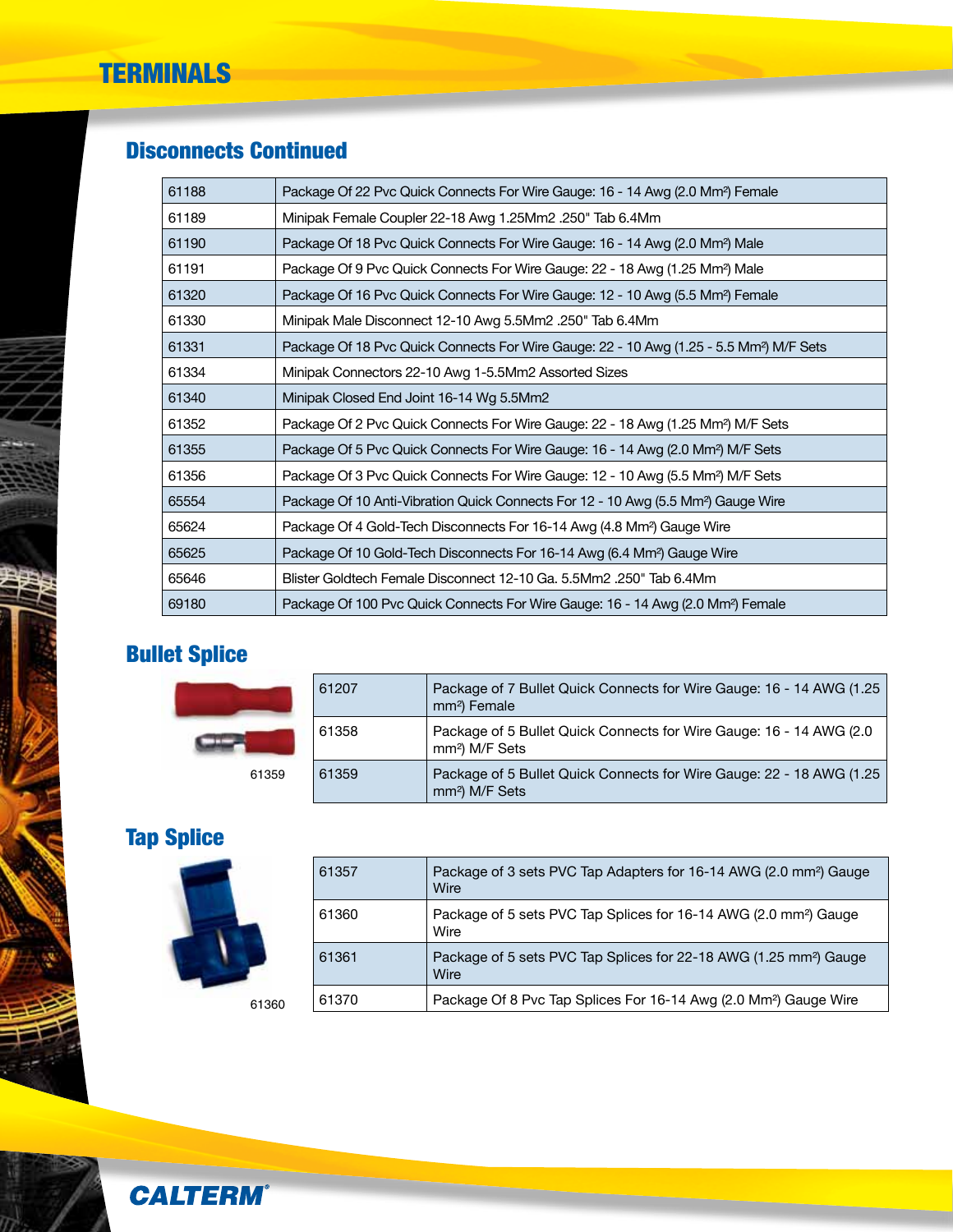### **Assortments**



Boxed assortment of terminals and wire connectors for a wide variety of connection repairs and installations.

- PVC-insulated terminal kits
- Heat shrink-insulated terminal kits
- PVC-insulated terminals and twist-on connector kits

| 05830 | Calterm Terminal Heat Shrink Terminal Kit 10-22 Awg; 24 Pc/Clam 4 Clams/Master |
|-------|--------------------------------------------------------------------------------|
| 05185 | Slidekit Terminals & Wirecaps                                                  |
| 05107 | Prokit Promotional Kit In Counter Display                                      |
| 05108 | Prokit Promotional Kit                                                         |
| 05110 | Prokit All Weather Nylon Antivibration Terminals                               |
| 05131 | Slidekit 31 Different Terminals                                                |
| 05145 | <b>Slidekit Solderless Terminals</b>                                           |
| 05149 | Slidekit Full Range 49 Styles                                                  |
| 05801 | Calterm Terminal Kit 14-16 Awg; 48 Pc/Clam 4 Clams/Master                      |
| 05803 | Calterm Terminal Kit 18-22 Awg; 46 Pc/Clam 4 Clams/Master                      |
| 05804 | Calterm Terminal Kit 12-10 Awg; 28 Pc/Clam 4 Clams/Master                      |
| 05826 | Calterm Quick Connector Kit 10-22 Awg; 18 Pc/Clam 4 Clams/Master               |
| 05101 | <b>Prokit Terminal Kit</b>                                                     |
| 05102 | Prokit Terminal Kit W/Crimp Tool                                               |
| 05125 | Slidekit Terminals W/Crimp Tool                                                |

# Terminating Accessories, Clips and Clamps



| 61380 | Minipak Double Receptacle .157" Dia. 4Mm      |
|-------|-----------------------------------------------|
| 70308 | Blister 10A Charging Clips 16-14 Awg 2.0Mm2   |
| 70309 | 25A Battery Charging Clips                    |
| 70306 | 30A Battery Charging Clips                    |
| 70302 | <b>Alligator Clips</b>                        |
| 70303 | Blister Insulated Clips 18-14 Awg 1.25-2.0Mm2 |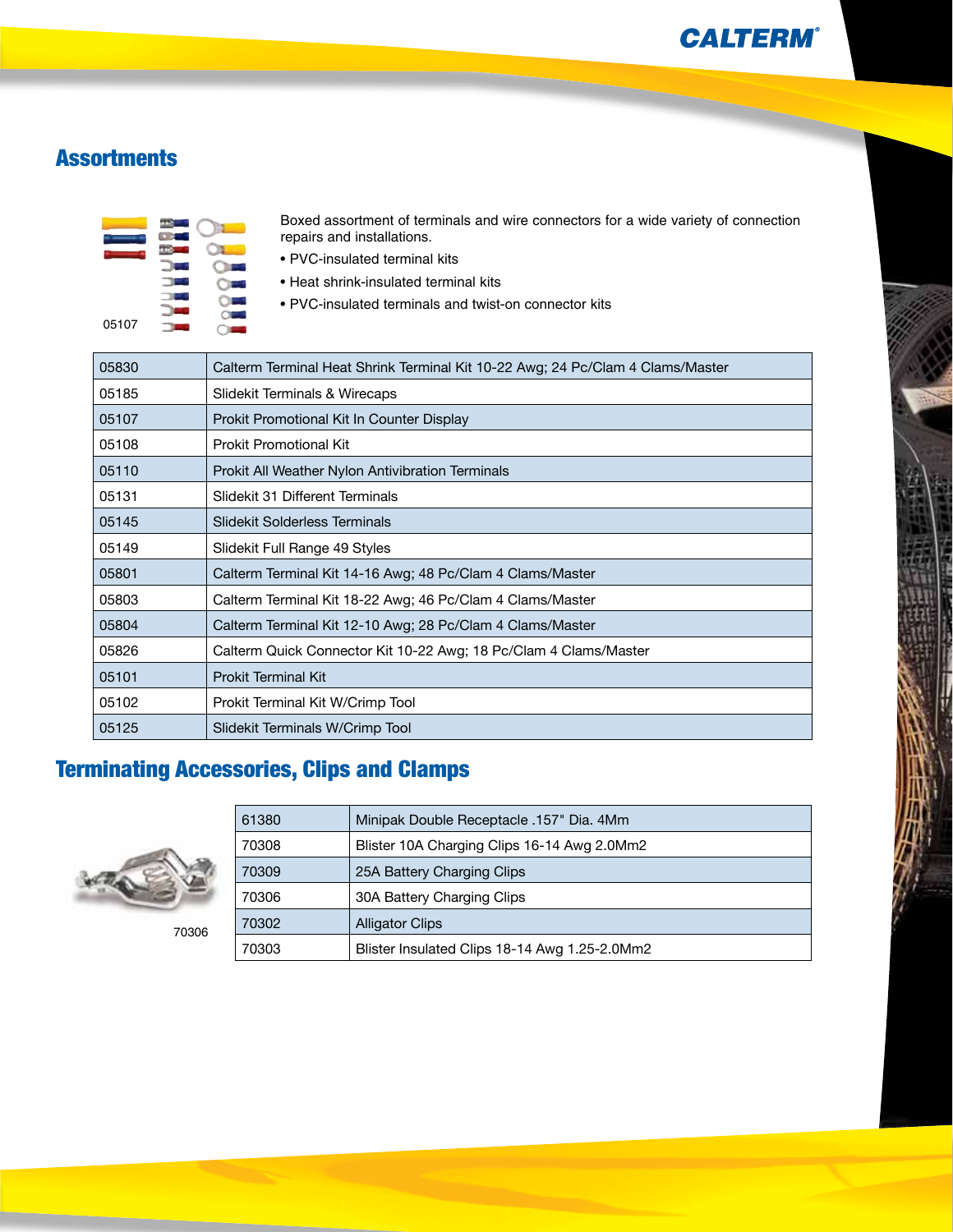## PRIMARY WIRE

### Wire and Cable



Calterm's® primary wire is manufactured to OEM standards and is recommended for repairs or new wiring applications.

- 18 10 AWG
- 100% copper wire
- Fine stranding for flexibility
- Prepackaged in small coils and 100 ft spools
- PVC insulation meeting SAE J1128
- Temperature rated to 105°F / 40°C
- Resists abrasion, moisture, acid, grease, oil and solvents

| 50230 | 30 ft 18 AWG (0.8 mm <sup>2</sup> ) Black Speaker Wire          |
|-------|-----------------------------------------------------------------|
| 50102 | 8 ft 10 AWG (5 mm <sup>2</sup> ) White Primary Wire             |
| 50104 | Primary Wire #10 AWG-5mm Yellow 8FT 2.4M 4 Clams/Master (4 MIN) |
| 50105 | 8 ft 10 AWG (5 mm <sup>2</sup> ) Red Primary Wire               |
| 50107 | 8 ft 10 AWG (5 mm <sup>2</sup> ) Black Primary Wire             |
| 52103 | 100 ft 10 AWG (5 mm <sup>2</sup> ) Green Primary Wire           |
| 52105 | 100 ft 10 AWG (5 mm <sup>2</sup> ) Red Primary Wire             |
| 52107 | 100 ft 10 AWG (5 mm <sup>2</sup> ) Black Primary Wire           |
| 50121 | 12 ft 12 AWG (3 mm <sup>2</sup> ) blue Primary Wire             |
| 50122 | 12 ft 12 AWG (3 mm <sup>2</sup> ) White Primary Wire            |
| 50123 | 12 ft 12 AWG (3 mm <sup>2</sup> ) Green Primary Wire            |
| 50124 | 12 ft 12 AWG (3 mm <sup>2</sup> ) Yellow Primary Wire           |
| 50125 | 12 ft 12 AWG (3 mm <sup>2</sup> ) Red Primary Wire              |
| 50127 | 12 ft 12 AWG (3 mm <sup>2</sup> ) Black Primary Wire            |
| 52122 | 100 ft 12 AWG (3 mm <sup>2</sup> ) White Primary Wire           |
| 52123 | 100 ft 12 AWG (3 mm <sup>2</sup> ) Green Primary Wire           |
| 52125 | 100 ft 12 AWG (3 mm <sup>2</sup> ) Red Primary Wire             |
| 52127 | 100 ft 12 AWG (3 mm <sup>2</sup> ) Black Primary Wire           |
| 50141 | 20 ft 14 AWG (2 mm <sup>2</sup> ) Blue Primary Wire             |
| 50142 | 20 ft 14 AWG (2 mm <sup>2</sup> ) White Primary Wire            |
| 50143 | 20 ft 14 AWG (2 mm <sup>2</sup> ) Green Primary Wire            |
| 50144 | 20 ft 14 AWG (2 mm <sup>2</sup> ) Yellow Primary Wire           |
| 50145 | 20 ft 14 AWG (2 mm <sup>2</sup> ) Red Primary Wire              |
| 50147 | 20 ft 14 AWG (2 mm <sup>2</sup> ) Black Primary Wire            |
| 52141 | 100 ft 14 AWG (2 mm <sup>2</sup> ) Blue Primary Wire            |
| 52142 | 100 ft 14 AWG (2 mm <sup>2</sup> ) White Primary Wire           |
| 52143 | 100 ft 14 AWG (2 mm <sup>2</sup> ) Green Primary Wire           |
| 52144 | 100 ft 14 AWG (2 mm <sup>2</sup> ) Yellow Primary Wire          |
| 52145 | 100 ft 14 AWG (2 mm <sup>2</sup> ) Red Primary Wire             |
| 52147 | 100 ft 14 AWG (2 mm <sup>2</sup> ) Black Primary Wire           |

**CALTERM®** 

**Contract Contract Contract Contract Contract Contract Contract Contract Contract Contract Contract Contract C** 

 $\tilde{\bm{\varsigma}}$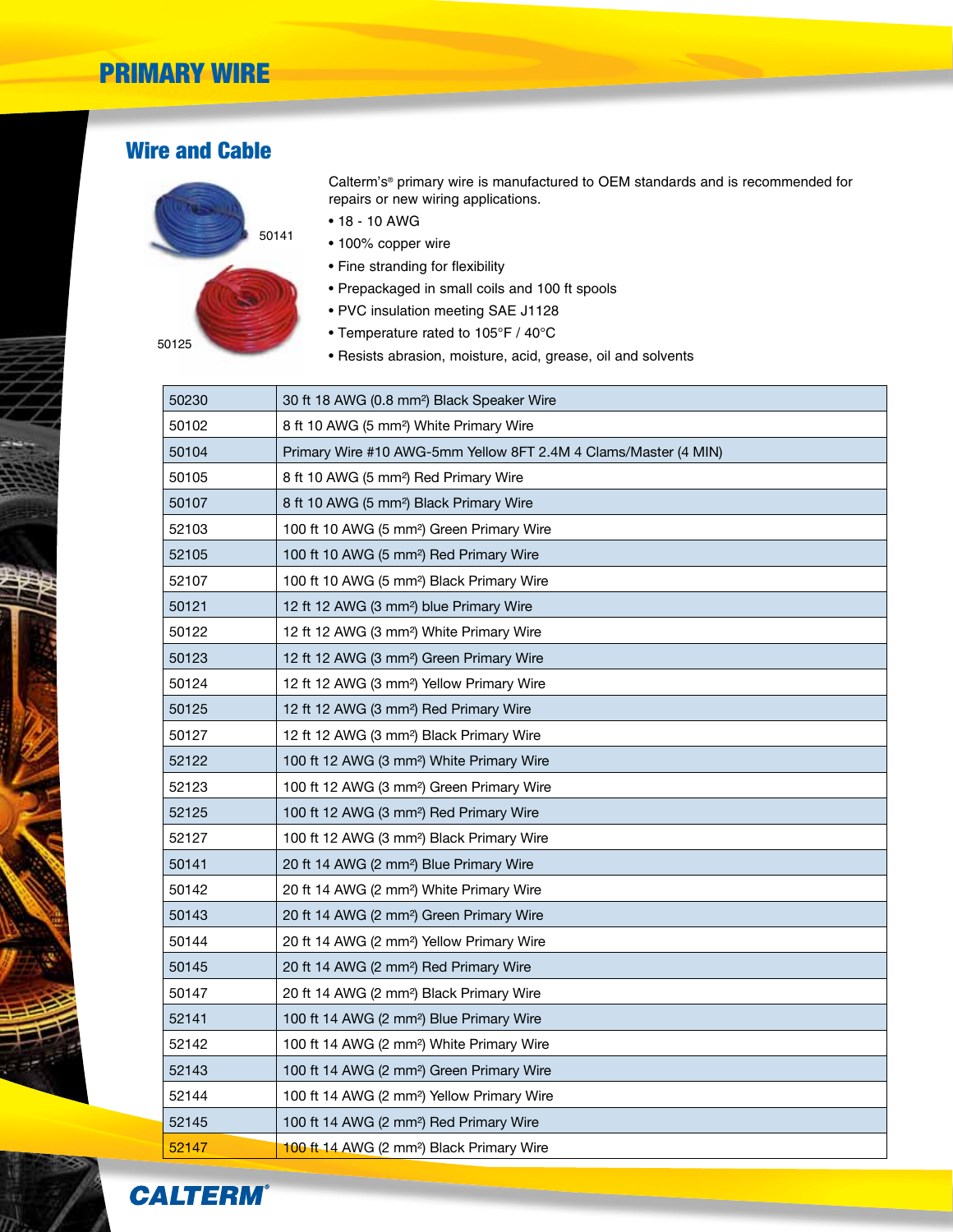## Wire and Cable Continued

| 50161 | 30 ft 16 AWG (1 mm <sup>2</sup> ) Blue Primary Wire     |
|-------|---------------------------------------------------------|
| 50162 | 30 ft 16 AWG (1 mm <sup>2</sup> ) White Primary Wire    |
| 50163 | 30 ft 16 AWG (1 mm <sup>2</sup> ) Green Primary Wire    |
| 50164 | 30 ft 16 AWG (1 mm <sup>2</sup> ) Yellow Primary Wire   |
| 50165 | 30 ft 16 AWG (1 mm <sup>2</sup> ) Red Primary Wire      |
| 50167 | 30 ft 16 AWG (1 mm <sup>2</sup> ) Black Primary Wire    |
| 52162 | 100 ft 16 AWG (1 mm <sup>2</sup> ) White Primary Wire   |
| 52163 | 100 ft 16 AWG (1 mm <sup>2</sup> ) Green Primary Wire   |
| 52165 | 100 ft 16 AWG (1 mm <sup>2</sup> ) Red Primary Wire     |
| 52167 | 100 ft 16 AWG (1 mm <sup>2</sup> ) Black Primary Wire   |
| 50182 | 40 ft 18 AWG (0.8 mm <sup>2</sup> ) White Primary Wire  |
| 50183 | 40 ft 18 AWG (0.8 mm <sup>2</sup> ) Green Primary Wire  |
| 50184 | 40 ft 18 AWG (0.8 mm <sup>2</sup> ) Yellow Primary Wire |
| 50185 | 40 ft 18 AWG (0.8 mm <sup>2</sup> ) Red Primary Wire    |
| 50187 | 40 ft 18 AWG (0.8 mm <sup>2</sup> ) Black Primary Wire  |
| 52182 | Primary Wire Spool #18 AWG-.8MM White 100FT-30M (1 MIN) |
| 52185 | 100 ft 18 AWG (0.8 mm <sup>2</sup> ) Red Primary Wire   |
| 52187 | 100 ft 18 AWG (0.8 mm <sup>2</sup> ) Black Primary Wire |

## Wire Connectors



| 61606 | Minipak 70 Amp Lug 4 Awg 22Mm2 3/8" Stud 10Mm |
|-------|-----------------------------------------------|
| 61607 | Minipak 90 Amp Lug 2 Awg 38Mm2 3/8" Stud 10Mm |
| 05132 | <b>Slidekit Wirecap Connectors</b>            |
| 61470 | Minipak Wirecaps Assorted Sizes               |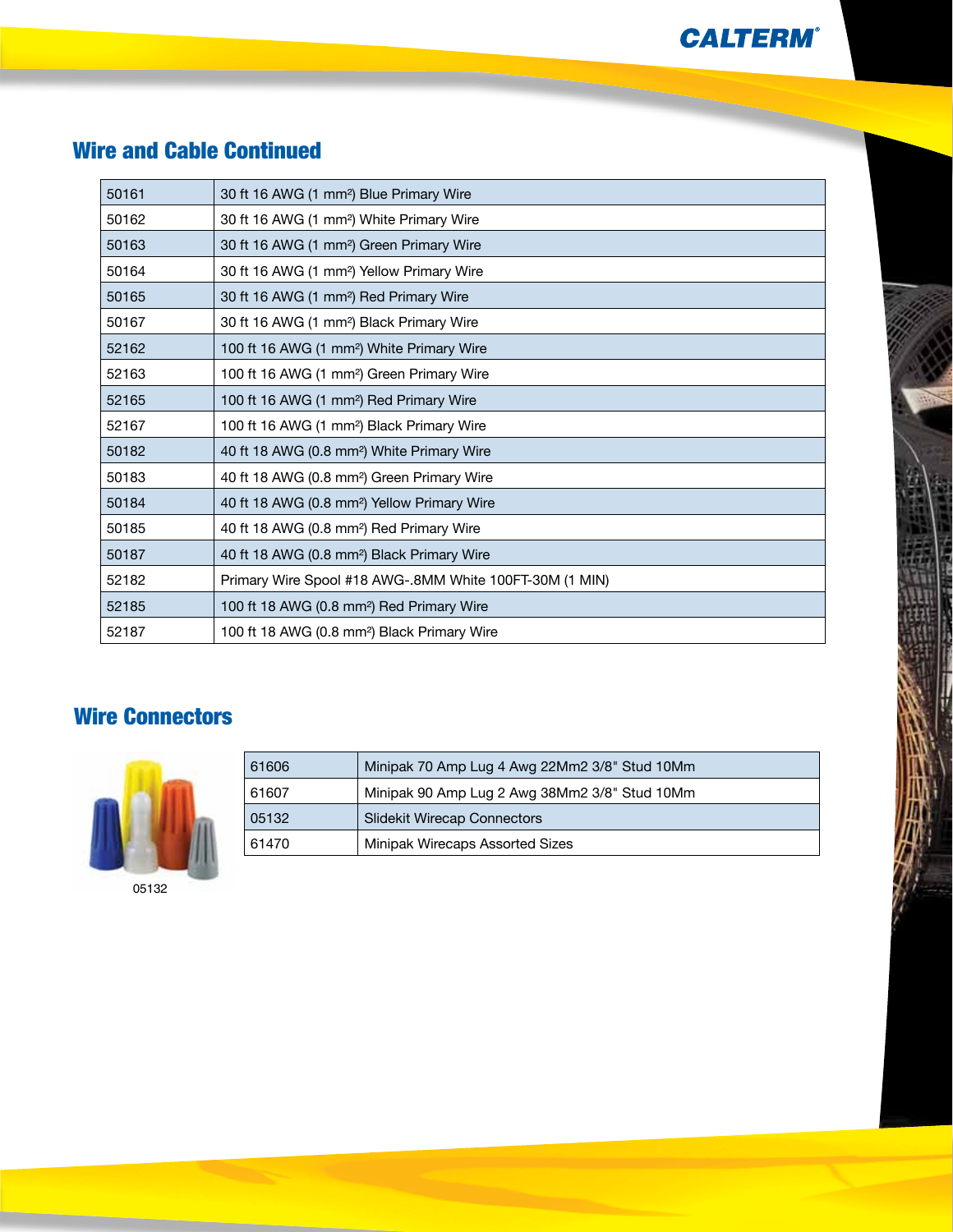## Cable Ties



Calterm® offers a broad range of cable ties in a wide variety of materials, color, style and size options to meet your specific needs. A patented design and high quality construction make Gardner Bender™ ties a great solution for bundling wire, cable, hoses, ducts and in countless other applications

#### **Tensile Strength**

| 71110 | 4-11 Inch Assorted Nylon Standard Cable Tie Kit - 650 Pack | 18-45lbs      |
|-------|------------------------------------------------------------|---------------|
| 73100 | Nylon Cable Tie Asst. Pack 4" 6" 8" Natural                | 18-45lbs      |
| 71111 | 4-8 Inch Uv Black Nylon Standard Cable Tie Kit - 500 Pack  | $18 - 45$ lbs |
| 73107 | Diy Assorted Sizes Uv Black Ties 4"-6"-8" 100-180Mm        | 18-45lbs      |
| 73126 | Cable Tie Asst. Pack Uv Black                              |               |
| 73326 | 4-8 Inch Uv Black Nylon Standard Cable Tie Kit - 260 Pack  | 18-45lbs      |
| 73182 | 8 Inch Natural Nylon Standard Cable Tie - 17 Pack          | 75lbs         |
| 73183 | Cable Tie 11" 75# Natural                                  | 75lbs         |
| 73282 | 8 Inch Natural Nylon Standard Cable Tie - 100 Pack         | 75lbs         |
| 73283 | 11 Inch Natural Nylon Standard Cable Tie - 100 Pack        | 75lbs         |
| 73284 | 14 Inch Natural Nylon Standard Cable Tie - 100 Pack        | 75lbs         |
| 73172 | 8 Inch Uv Black Nylon Standard Cable Tie - 17 Pack         | 75lbs         |
| 73173 | 11 Inch Uv Black Nylon Standard Cable Tie - 10 Pack        | 75lbs         |
| 73174 | 14 Inch Uv Black Nylon Standard Cable Tie - 8 Pack         | 75lbs         |
| 73242 | 8 Inch Assorted Nylon Standard Cable Tie Kit - 100 Pack    | 75lbs         |
| 73272 | 8 Inch Uv Black Nylon Standard Cable Tie - 100 Pack        | 75lbs         |
| 73273 | 11 Inch Uv Black Nylon Standard Cable Tie - 100 Pack       | 75lbs         |
| 73274 | 14 Inch Uv Black Nylon Standard Cable Tie - 100 Pack       | 75lbs         |
| 73350 | 6 Inch Stainless Steel Cable Tie - 10 Pack                 | 100lbs        |
| 73355 | 11 Inch Stainless Steel Cable Tie - 10 Pack                | 100lbs        |
| 73240 | 4 Inch Assorted Nylon Standard Cable Tie Kit - 100 Pack    | 181lbs        |
| 73170 | 4 Inch Uv Black Nylon Standard Cable Tie - 30 Pack         | 181lbs        |
| 73270 | Cable Tie 4" 18# Uv Black                                  | <b>181lbs</b> |

**Contractor** 

 $\tilde{\bm{\zeta}}$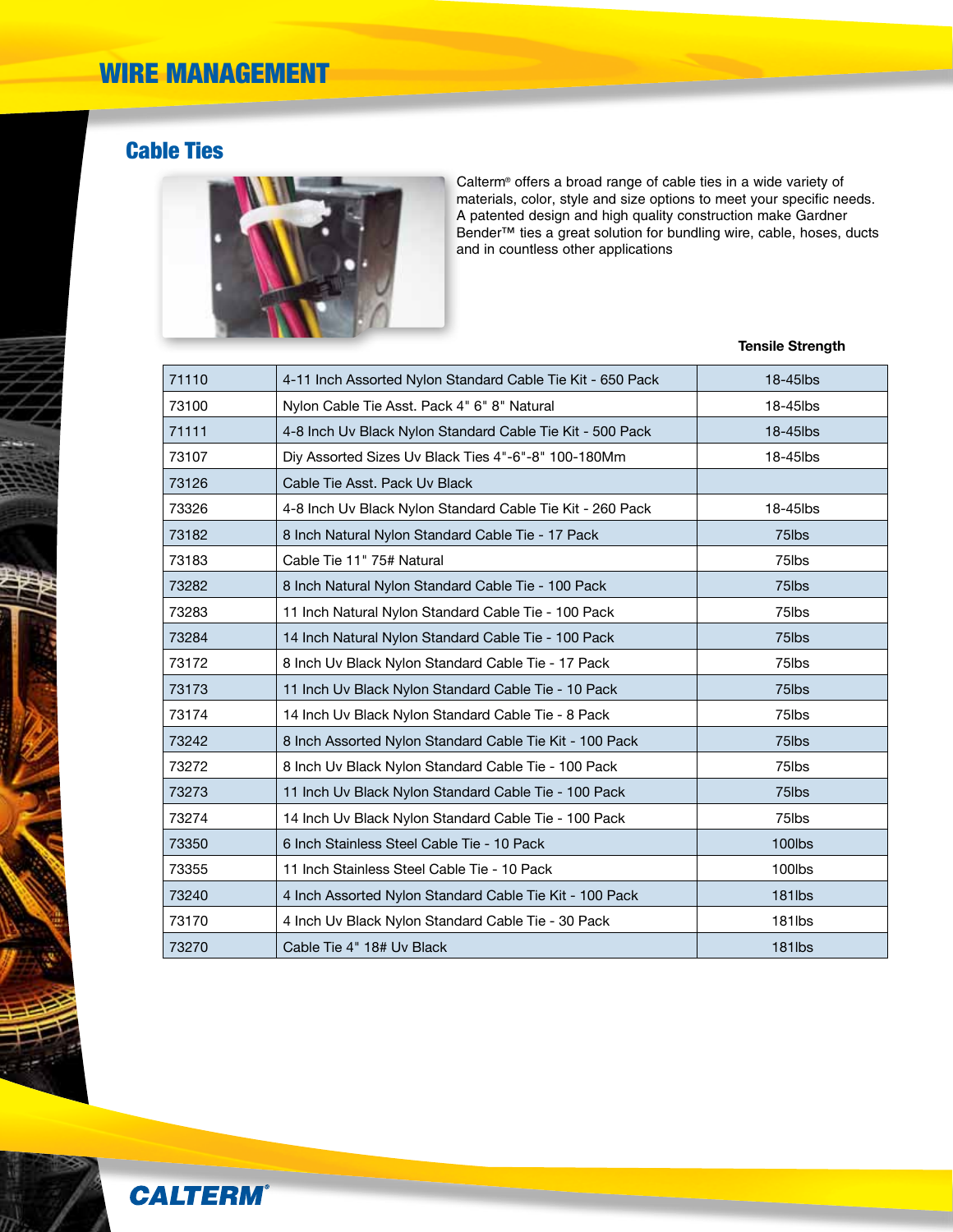## Heat Shrink



- Made from PVC material for easy repair and insulating applications
- Available in assorted colors
- Shrinks to half the original diameter
- UL 224
- Temperature rated to 221 °F

| 73554 | Dual Wall Heat Shrink Kit                                       |
|-------|-----------------------------------------------------------------|
| 73424 | 3/16" - 1/16" Heat Shrink Tubing                                |
| 73435 | 1/8", 3/16" And 1/4" Heat Shrink Tubing                         |
| 73455 | $3/8"$ X 6' Flex Tubing                                         |
| 73456 | $1/2$ " X 4' Flex Tubing                                        |
| 73448 | 1/4" - 1/2" Heat Shrink Tubing                                  |
| 73449 | Heat Shrink Tube .187 To .062 8' Red; 1/Clam 10 Calms/Master    |
| 73450 | Heat Shrink Tube .250 To .125 8' Blue; 1/Clam 10 Clams/Master   |
| 73451 | Heat Shrink Tube .312 To .156 8' Yellow; 1/Clam 10 Clams/Master |
| 73458 | Diy 3/8" Flex Tube/6' Red 3/8" Dia. 10Mm                        |
| 73461 | Diy 3/8" Flex Tube/ 6' Blue 3/8" Dia. 10Mm                      |
| 73553 | 55 Piece 6" Heat Shrink Kit                                     |
| 73438 | Diy Assorted Sizes Heat Shrink Tubes Clear 1/4"-1/2" 6-13M      |

## Clips and Clamps

| 61364 | Minipak Rubber Clamps 3/8-1/2"Dia. 9-13Mm2 Assorted Sizes |
|-------|-----------------------------------------------------------|
| 61740 | Minipak Nylon Clamps Assorted 1/8 3/16 1/4" 3.2 4.7 6.3Mm |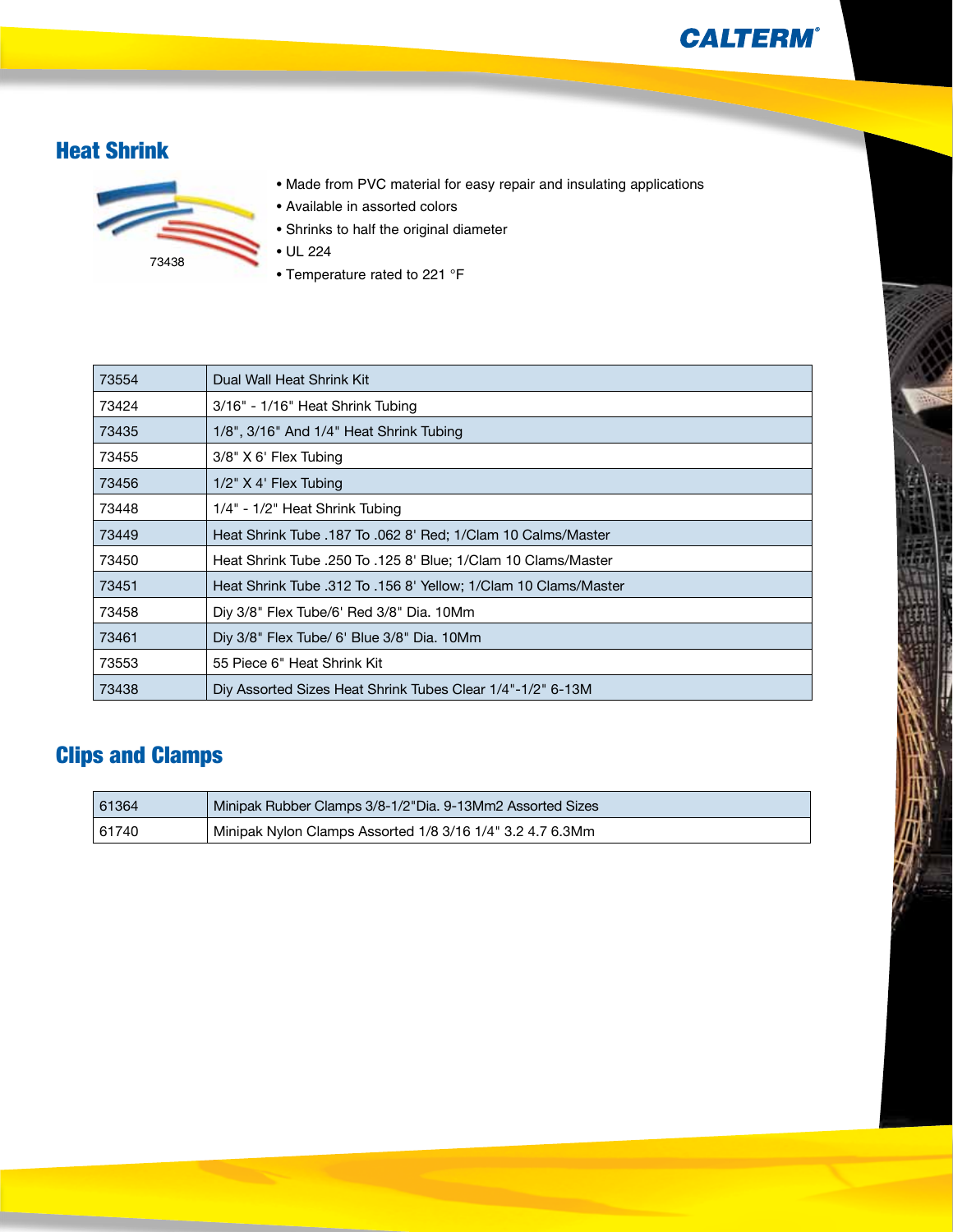### Wrap, Loom, Tubing and Tape







49550

Calterm Wrap protects hoses, wires and cables from cuts, abrasions and UV wear. Its spiral design allows for multiple wire breakouts. It comes in pre-cut lengths and in assorted diameters and colors.

Loom protects hoses, wires and cables from cuts, abrasions and UV wear. It is flame retardant to 93°C (200°F) and comes in 4 bold performance colors in 10' lengths with 3⁄8" diameter - center split.

Tubing protects hoses, wires and cables from cuts, abrasions and UV wear. It is excellent for under hood and trailer wiring and comes in pre-cut lengths, assorted diameters - center split and is available in today's hottest chrome colors

Black PVC electrical tape is UL listed to 600 Volts, 7.5 mm thickness and a temperature rating up to 80 °C and 176 °F. Flame retardant tape features a self-extinguishing safety feature and is weather-resistant and flexible to -18 °C. Assorted color tape is excellent for circuit and wiring identification

| 73422 | Spiral Wrap                           |
|-------|---------------------------------------|
| 73423 | Spiral Wrap                           |
| 73452 | Spiral Wrap                           |
| 73457 | 3/4" X 3' Flex Tubing                 |
| 49305 | Tape Carded 30' Black Pvc U/L         |
| 49600 | <b>Black Electrical Tape</b>          |
| 49605 | Flame Retardant Tape                  |
| 49550 | <b>Assorted Color Electrical Tape</b> |
| 71002 | <b>Liquid Electrical Tape</b>         |
| 71003 | <b>Red Liquid Electrical Tape</b>     |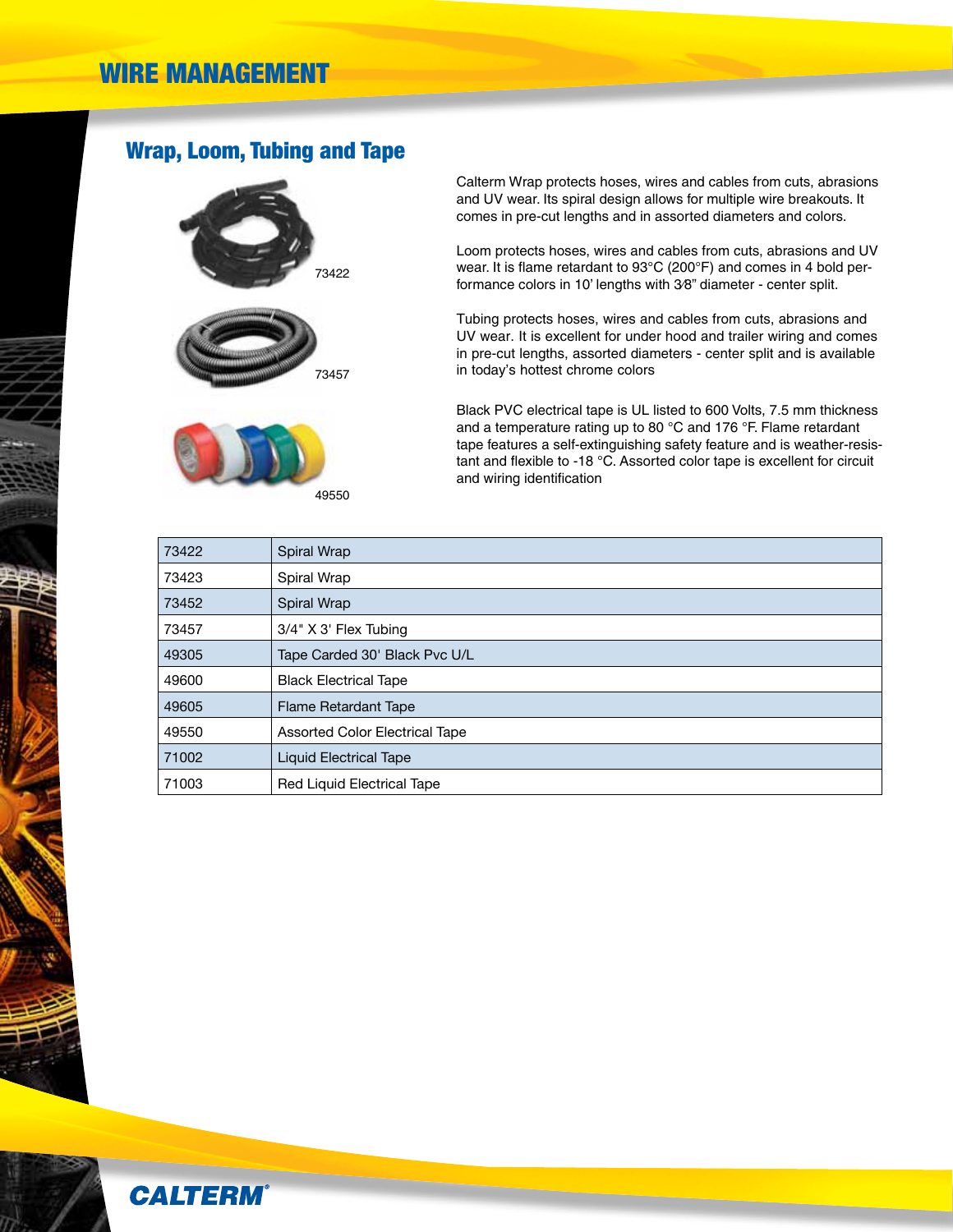# Automotive Fuses, Junctions and Sockets





40456 08100 08220



| 08100 | Fuse Holders 10 Amp Economy                  |
|-------|----------------------------------------------|
| 08120 | Fusekit 20 Amp Glass Hd #12 Wire             |
| 08130 | Fusekit 30 Amp Glass Hd #10 Wire             |
| 08131 | Fuse Holder 10 Amp Ato/Atc                   |
| 08220 | Fusekit 20 Amp Ato/Atc Gm Hd #12 Wire        |
| 08230 | Fusekit 30 Amp Ato/Atc Gm Hd #10 Wire        |
| 08231 | Fusekit 30 Amp Ato/Atc Weather-Proof         |
| 08452 | Junction Bloci-30 Amp-4 Gang                 |
| 08521 | Socket Univ. Sealed Beam Headlight           |
| 08532 | Socket Univ. Weatherproof Double Cont.       |
| 08552 | Socket Ford 73-88 Double W/Ground            |
| 08591 | Socket Gm Sidemarker Assembly Short          |
| 08598 | Socket Chrysler 74-92 Sidemarker             |
| 40456 | Chrome Indicator Lamp-Green Led-30Ma         |
| 40470 | Chrome Indicator Lamp-Red Led-30Ma           |
| 42240 | Switch Universal Fused Headlight             |
| 05207 | <b>Twinkit Automotive Electrical Repair</b>  |
| 05160 | Slidekit Automotive Test & Strip 12V 4 Tools |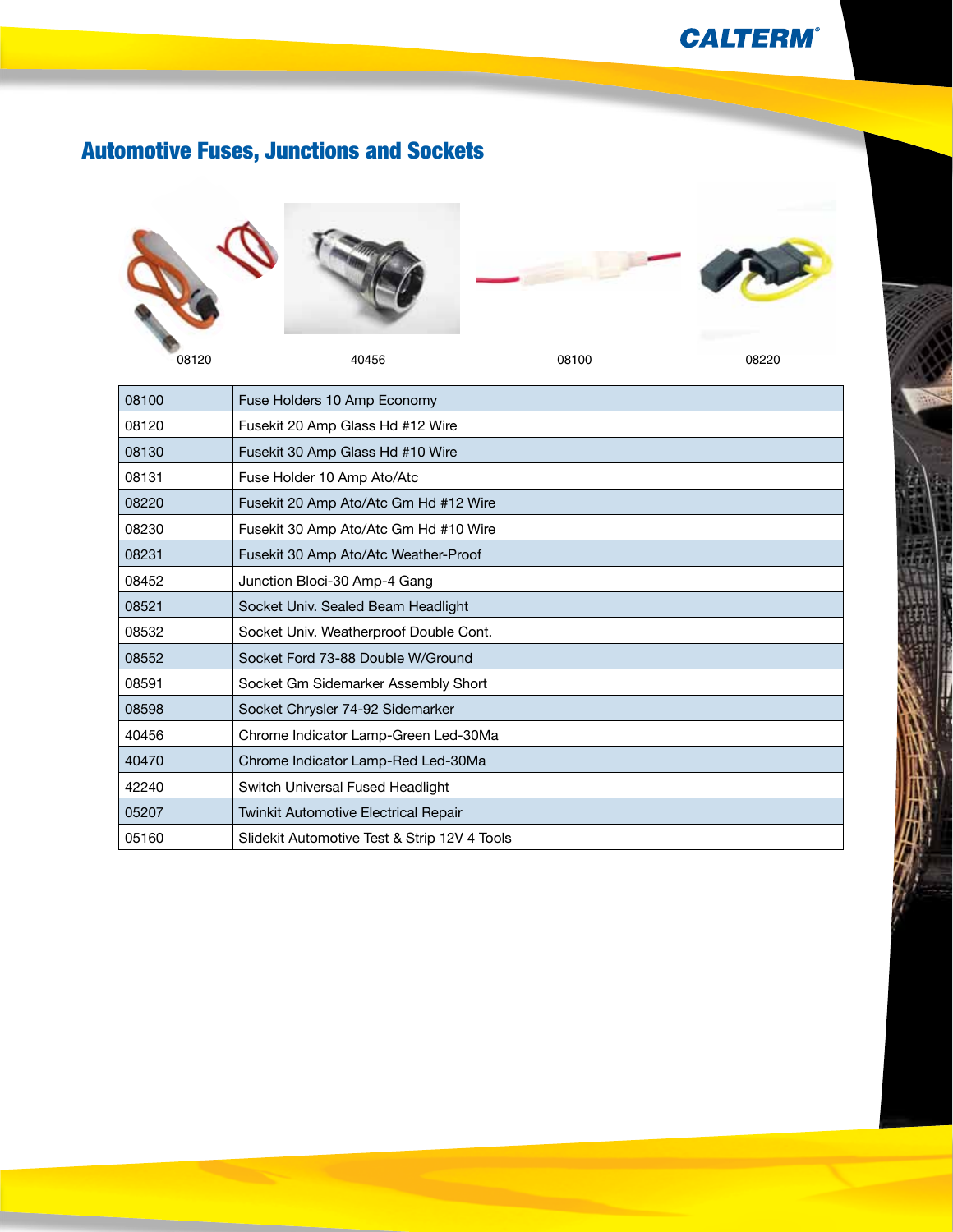## **SWITCHES**

# Toggle Switches



- Toggles have a lever operator
- Available as On-Off or On-Off-On
- Water-resistant boot available with 41800
- Terminals measure 0.250"
- Choice of screw terminals or wire leads

| 40090 | 20A Duckbill Switch                                             |
|-------|-----------------------------------------------------------------|
| 40110 | 20A Toggle Switch                                               |
| 40120 | 20A Toggle Switch                                               |
| 40130 | Switch Black Off-Momentary-On                                   |
| 40210 | 20A Red Glow Toggle Switch                                      |
| 40220 | 20A Amber Glow Toggle Switch                                    |
| 40230 | 20A Green Glow Toggle Switch                                    |
| 40240 | 20A Blue Glow Toggle Switch                                     |
| 40250 | 20A Red Led Dot Toggle Switch                                   |
| 40260 | 20A Red Glow Duckbill Switch                                    |
| 40290 | 20A Blue Glow Duckbill Switch                                   |
| 40291 | 30A Red Led Toggle Switch                                       |
| 40292 | Black Illuminated Toggle - Amber Led 30A; 1/Card 6 Cards/Master |
| 40293 | 30A Green Led Toggle Switch                                     |
| 40294 | 30A Blue Led Toggle Switch                                      |
| 41210 | 20A Red Glow Toggle Switch Kit                                  |
| 41700 | 15A Metal Toggle Switch                                         |
| 41710 | 15A Metal Toggle Switch                                         |
| 41720 | 10A Metal Toggle Switch With Leads                              |
| 41730 | 15A Heavy Duty Metal Toggle Switch                              |
| 41770 | 35A Heavy Duty Toggle Switch                                    |
| 41780 | 35A Heavy Duty Toggle Switch                                    |
| 41800 | 20A Heavy Duty Toggle Switch                                    |
| 45100 | 20A Heavy Duty Toggle Switch                                    |

**CALTERM®**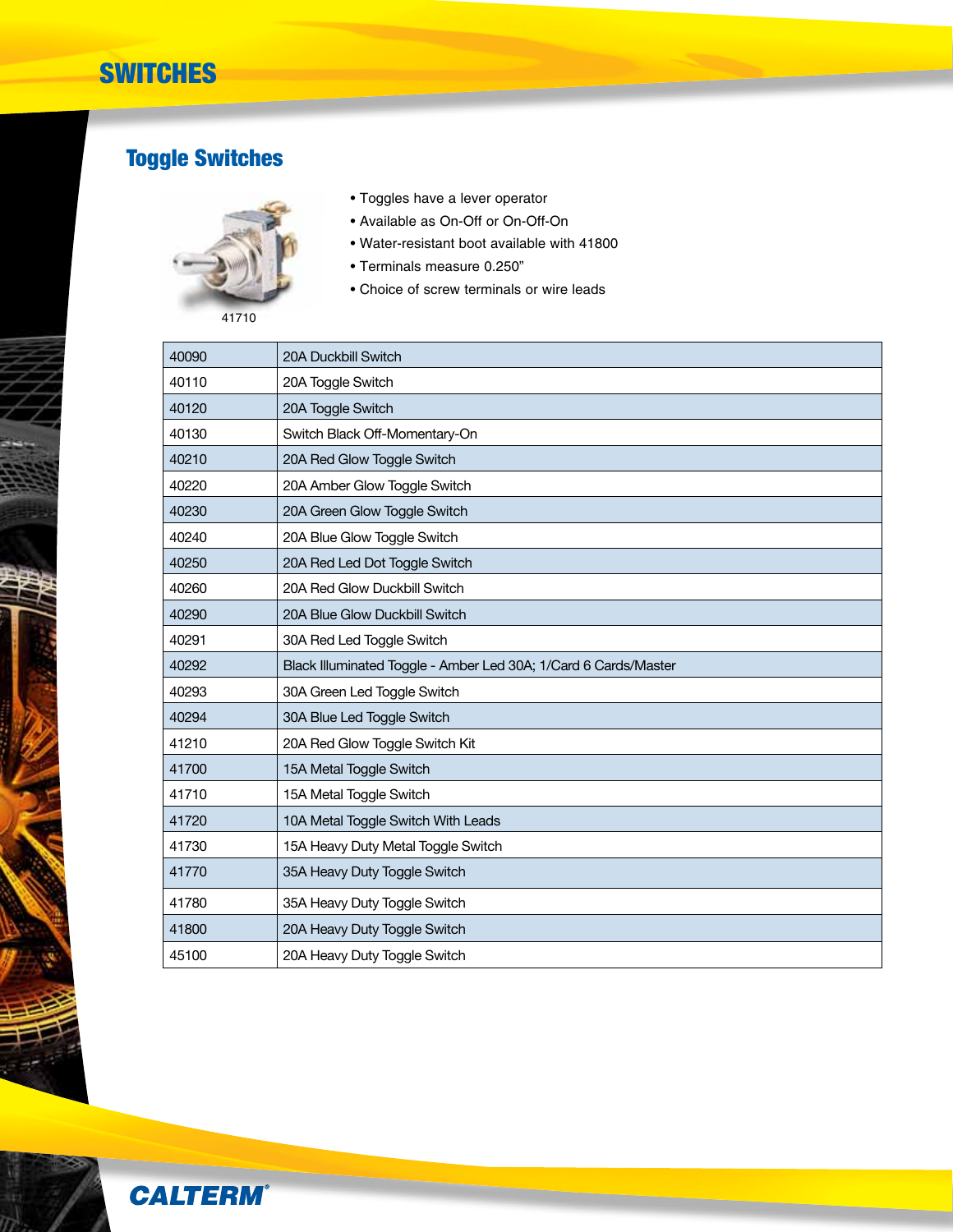### Rocker Switches



- An economical and space-saving alternative to multiple switches.
- "Rocks" from On to Off positions.
- Multi-function switches
- Fits 3 sizes of mounting holes
- Illumination available by product

| 40150 | Switch Black Rocker 1 Circuit Rocker      |
|-------|-------------------------------------------|
| 40161 | Red Oval Rocker-25A                       |
| 40310 | 20A Red Glow Rocker Switch                |
| 40320 | Switch Rocker Glow Amber                  |
| 40330 | Switch Glow Rocker Green                  |
| 40340 | 20A Blue Glow Rocker Switch               |
| 40341 | 32A Red Led Rocker Switch                 |
| 40343 | Black Rocker-Green Led Dot-32A            |
| 40360 | Switch Glow Jumbo Rocker - Red            |
| 40391 | 30A Red Glow Rocker Switch                |
| 40393 | 30A Red Led Rocker Switch                 |
| 40600 | 25A Red Led Round Rocker Switch           |
| 40602 | Round Rocker-Green Led-25A                |
| 40603 | Dot Rocker Blue Led; 1/Card 6Cards/Master |
| 41310 | 20A Glow Rocker Switch                    |

## Specialty and Accessories







| 41860 | 50A Battery Cutoff Switch                       |
|-------|-------------------------------------------------|
| 40450 | Chrome Indicator Lamp-Red Led-3Amp 1Cd 5/Master |
| 40610 | Switch Panel 1 Hole Round Module                |
| 41711 | 1/2 Inch Red Toggle Switch Cover                |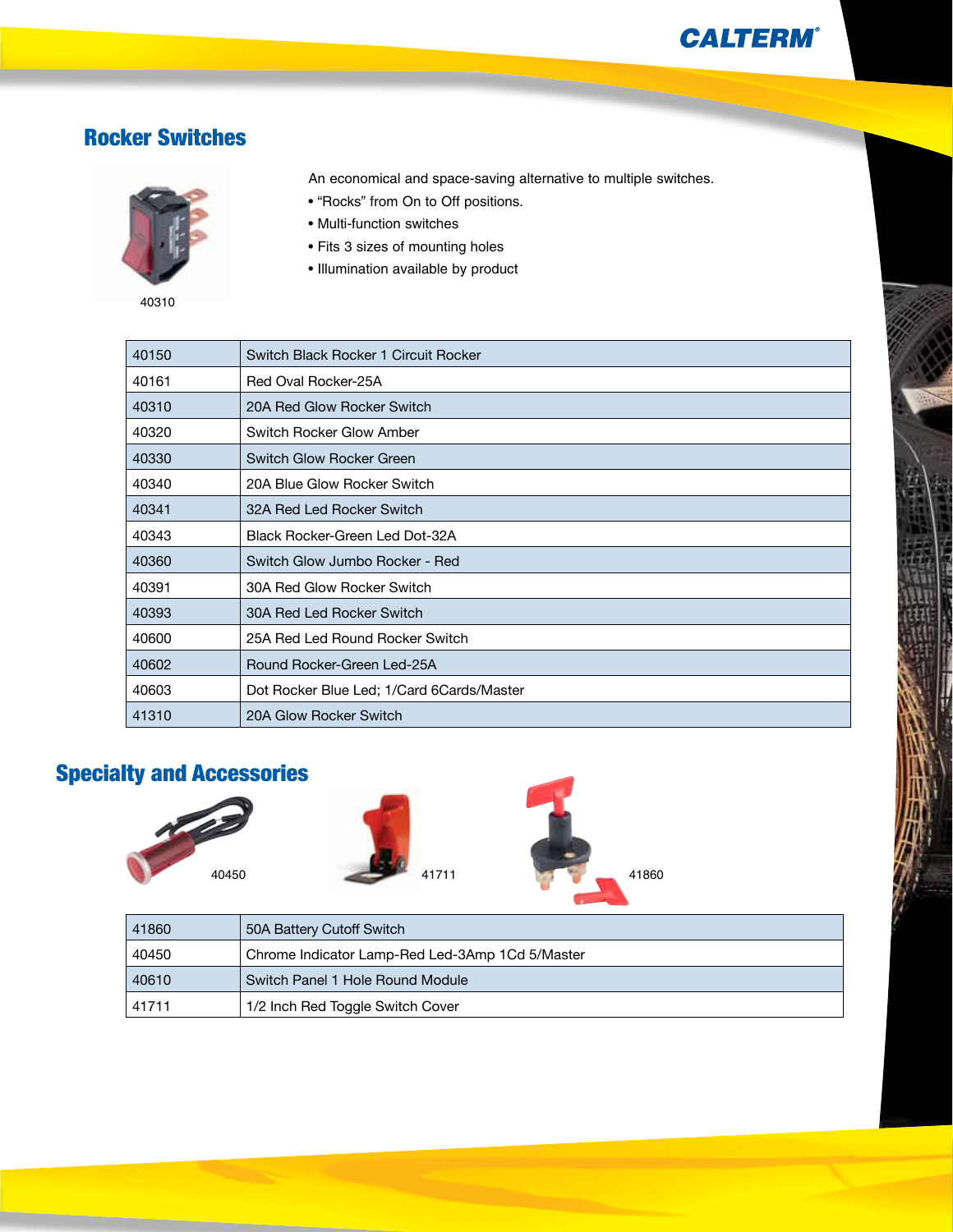## **SWITCHES**

### Push Button



For applications where the switch is ON (Momentary "On") only when the button is depressed.

- Momentary "On" with Maintained "Off"
- For universal mounting and for 5/8" and 1" mounting holes
- Screw terminals
- Water-resistant boot available (40184)

| 40184 | 20A Black Euro Push Button Switch                |
|-------|--------------------------------------------------|
| 41840 | 60A Heavy Duty Sealed Push Button Starter Switch |
| 42210 | 15A Push Button Starter Switch                   |

### Push/Pull Button



For use where the ability to push or pull a knob to operate the switch is desired.

- Choice of black plastic or brass (resist corrosion)
- General duty (42200)
- Heavy duty (41790)
- Lights (45160 and 45180)
- 40180
- Fuses/headlights (42240)  $\overline{AB}$  15A Push/Pull Switch

| 42200 | TOA PUSITPUILOWILCH                       |
|-------|-------------------------------------------|
| 45110 | 15A Heavy Duty Push Button Starter Switch |
| 40180 | 16A Euro Push/Pull Switch                 |
| 41790 | 75A Heavy Duty Push/Pull Switch           |

### Horn, Ignition

Universal starter switches with 3 and 4 positions and alarm switch with 2 positions.

- Starter Switch allows key removal in "Off" position
- Alarm Switch allows key removal in "On" or "Off" position
- Key operated, 2 per switch

42410

• Choice of copper stud (42410)

| 40190 | Switch Button Horn W/Bracket Ivory           |
|-------|----------------------------------------------|
| 40193 | 5A Flush Horn Button                         |
| 42404 | Switch Universal Ignition 2Keys 1Cd 5/Master |
| 42410 | 30A Universal Ignition Switch                |

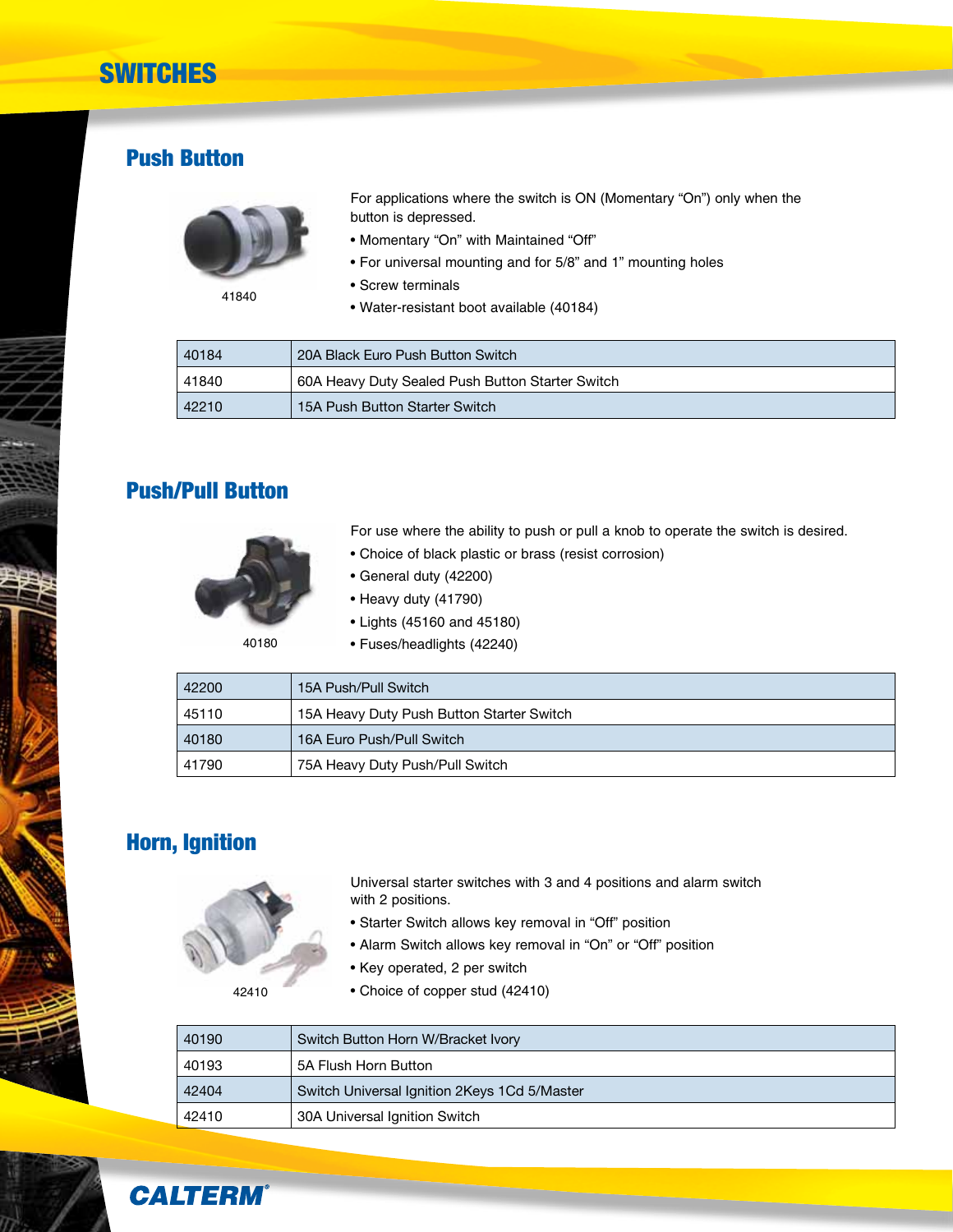### Miscellaneous Switches



40472

| 40454 | Chrome Indicator Lamp-Red Led-30Ma             |
|-------|------------------------------------------------|
| 40458 | Mini Indicator Lamp-Red Led-20Ma               |
| 40472 | Chrome Indicator Lamp-Green Led-30Ma           |
| 40473 | 9/16" Indicator Blue Led; 1/Card 6Cards/Master |

Start the engines, turn on the lights, flip on the fan with quality switches. All switches have 1/4" terminals and come in a variety of styles and functions.



41770 On-Off, Chrome



40291 On-Off, 1/2" mounting hole, Vibration resistant

'n



41800 On-Off, Includes sealed boot



40393

On-Off SPST, Black oval with dot 1/2" round mounting hole



41700 On-Off, Nickel



42210 Momentary "On", Brass/chrome 5/8" or 1" mounting hole



41720 On-Off, Nickel, 1/4" terminal with leads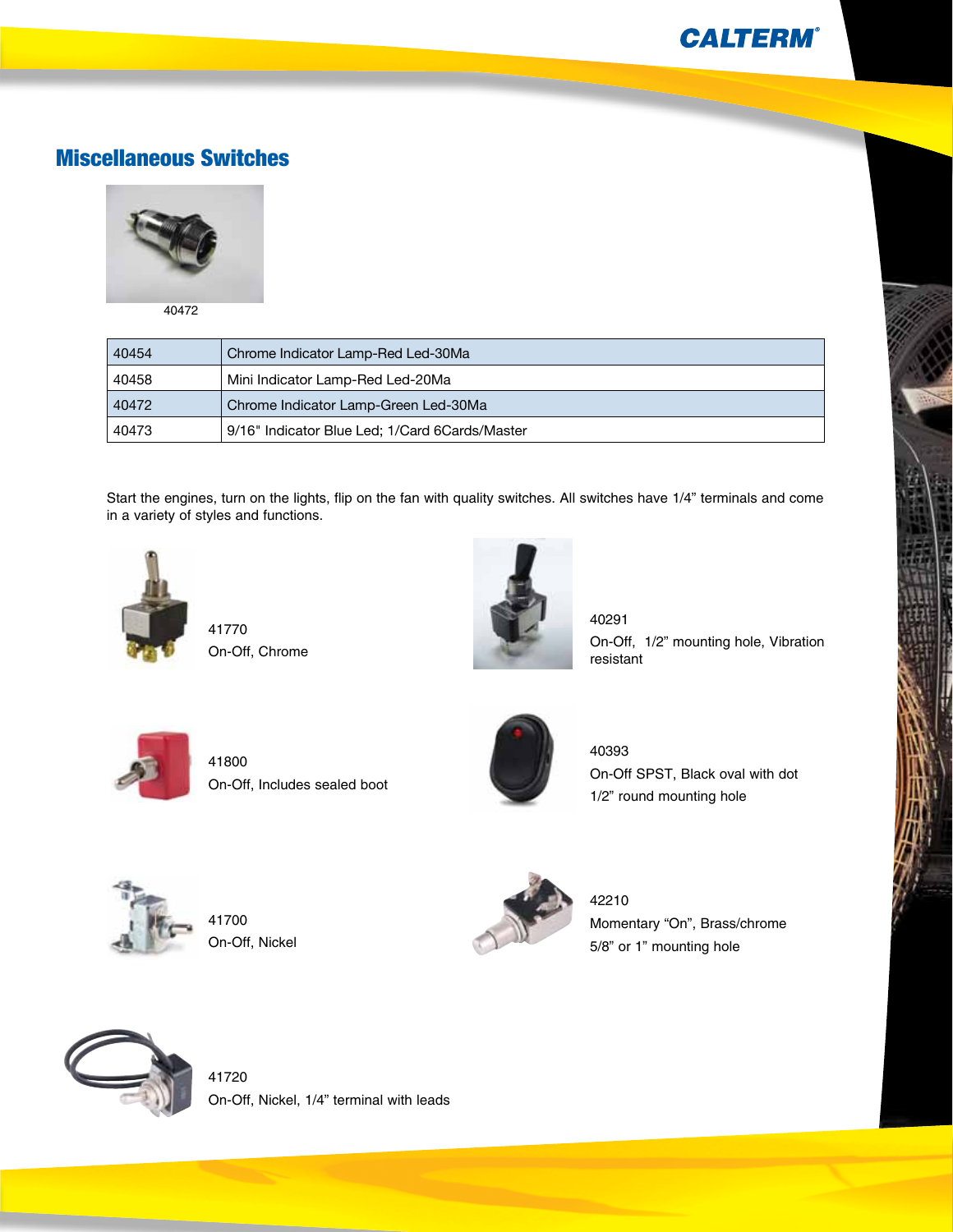# TOOLS AND TESTERS

## Hand Tools









66351 66209 66270

| 66218 | Protect Deluxe Chrome Stripper And Crimper          |  |  |
|-------|-----------------------------------------------------|--|--|
| 66223 | Protect 9" Cushion Grip Crimp Tool                  |  |  |
| 66229 | Professional Multi-Tool Crimper / Stripper / Cutter |  |  |
| 66351 | Heat Shrink Gun                                     |  |  |
| 66209 | <b>Automatic Stripper And Crimper</b>               |  |  |
| 66212 | Streamline Wire Stripper                            |  |  |
| 66255 | Armoredge® Wire Stripper                            |  |  |
| 66270 | Armoredge® Wire Stripper And Crimper                |  |  |
| 70315 | <b>Blister Test Leads</b>                           |  |  |

### Test and Measure



|  | 00100 |  |
|--|-------|--|

 Deluxe Continuity Tester 6-24V Dc Pro Circuit Tester Amber Tester 6-12V Dual Bulb Hi-Lo Tester Alt/Battery Voltage Analyzer True Spark Tester Automotive Voltage Tester Voltage Tester Multimeter 12 Range Analog Multimeter U/L 18 Range Digital

**CALTERM**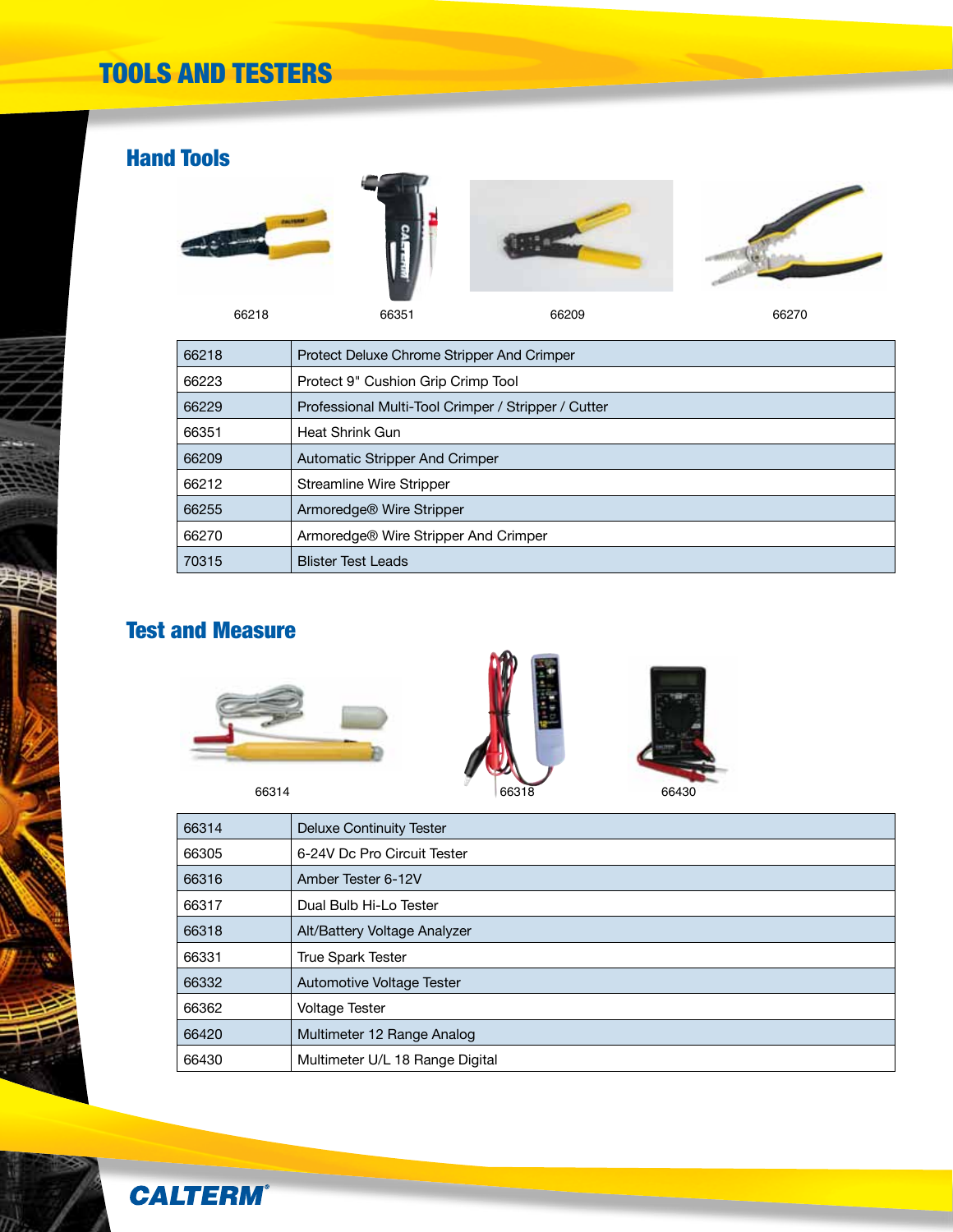

### Calterm Test & Measure

#### **66314 Continuity Tester**

Designed for testing non-energized circuits for short or opens.

- Bulb glows when circuit is complete (use only when power is disconnected from the circuit.)
- Use to locate break in circuit (open)
- Use to diagnose grounds
- Requires two AA batteries

*CAUTION! Always disconnect power prior to using a continuity tester on a circuit.* 

#### **66305 Professional Automotive Test Light**

Use for locating shorts, grounds, and open circuits on 6-24 V electrical systems while power is connected to the circuit

- Tests 6-24 V DC systems
- Heavy-duty five foot test lead does not kink
- Strain relief protects test lead at base of test light
- Wide mouth insulated clip for easy hook-up
- Bulb is easy to remove for replacement
- Clear handle and bright bulb for high visibility
- Sharp heavy-duty steel probe

### **66316 12 Volt DC Auto Tester**

Use for locating shorts, grounds, and open circuits. Same function as 66317 but features a tinted handle to reduce daylight glare.

- Replaceable 12 V, 3 watt bulb
- Sharp tip on insulated prove for piercing insulation

#### **66317 Hi-Low Auto Tester**

Use for locating shorts, grounds, and open circuits. Tests 6 V and 12 V DC systems while power is connected to the circuit.

- Sharp tip on insulated prove for piercing insulation
- Insulated clip for added protection
- Clear handle for high visibility

#### **66318 Battery & Alternator Voltage Analyzer**

Quickly indicates alternator output and status of battery charge.

- L.E.D lights show normal, low or flat level of battery charge
- Also illuminates for high, normal or low alternator voltage output
- Durable housing with magnetic strip on back adheres to the fender for easy operation

#### **66331 Tru- Spark™ Ignition Firing Indicator**

Quickly and accurately tests DIS and other ignition systems for the presence of secondary voltage without piercing or removing spark plug wires. Great for troubleshooting "no-starts."

### *Sensitivity Adjustment Dial is a Calterm® Exclusive*

- Allows isolation of a specific plug wire
- Eliminates for false signals from wires routed in close proximity

#### *High Visibility 360° Indicator*

- Technician's hand will not obstruct view
- Green L.E.D indicates that the tester and batteries are operating properly
- Red L.E.D flashes each time voltage is released from the coil through the spark plug wire

#### *High Impact ABS Housing*

- Rugged high impact housing resists oil and endures shop conditions
- Compact design with pocket clip
- Operates from three 1.5 V button cell batteries (included)

#### **66332 Automotive Voltage Tester**

Compact test light is ideal size for storage in glove box, tool pouch, or in compact tool kit for motorcycle, snowmobile, boat, jet ski, etc.

- 12 V test light
- Sharp tip for piercing wire insulation

#### **66362 Voltage Tester**

Voltage tester is ideal for testing fuse blocks, light sockets and trailer wiring.

 • 20" lead included

#### **66420 5 Function, 12-Range Multimeter**

Analog multimeter for basic electrical system testing of voltage, resistance, and milliamps.

- Test DC/AC voltage, DC current, and resistance
- Includes test leads, instruction manual and battery
- Impact-resistant housing
- Convenient, pocket-size instrument
- Spare fuse included
- Separate battery/fuse compartment

#### **66430 5 Function, 18-Range Multimeter**

Digital multimeter for performing basic electrical system tests such as voltage, current, and resistance.

- Test DC/AC Voltage, DC current and resistance
- Includes test leads, instruction manual and battery
- Convenient, pocket-size instrument
- Low battery indicator
- Use one 9 V battery (included)